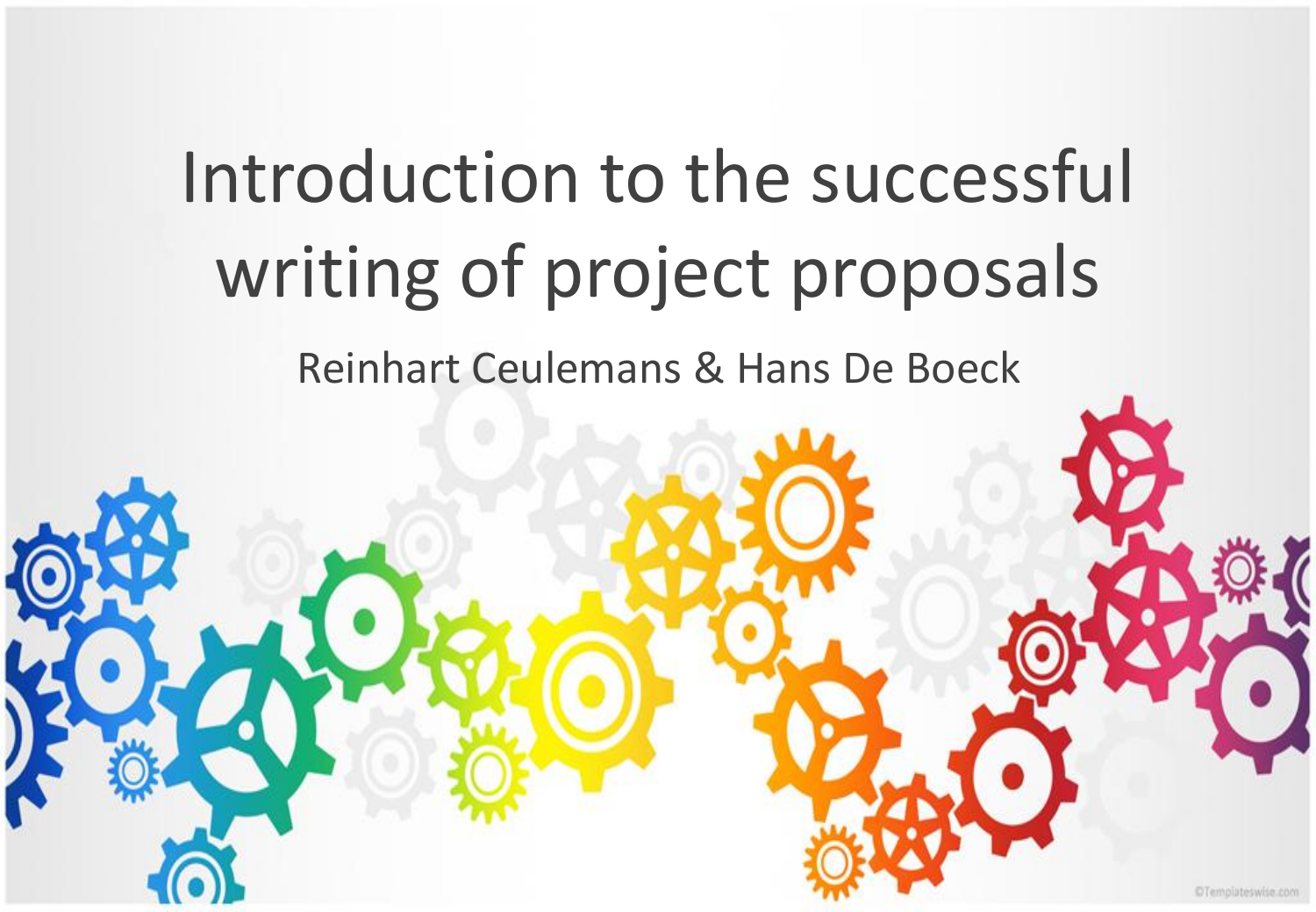

## Why do we need to write project proposals?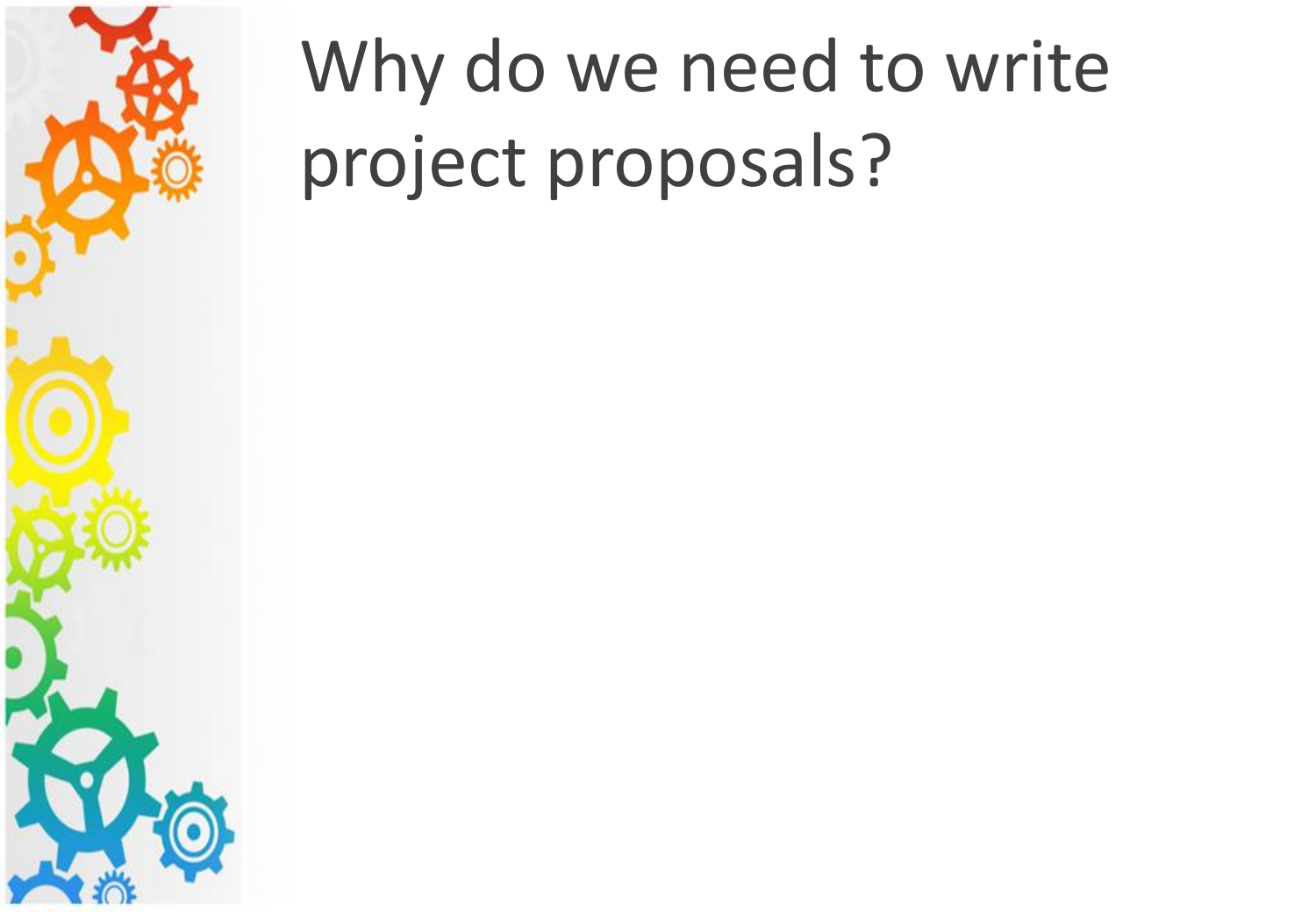

# Why ?

• …..

- Obtain funding for research
- Obtain personal fellowship/grant
- Justify research efforts (or your work, your salary)
- Obtain funding for new infrastructure
- Get experience with tools, skills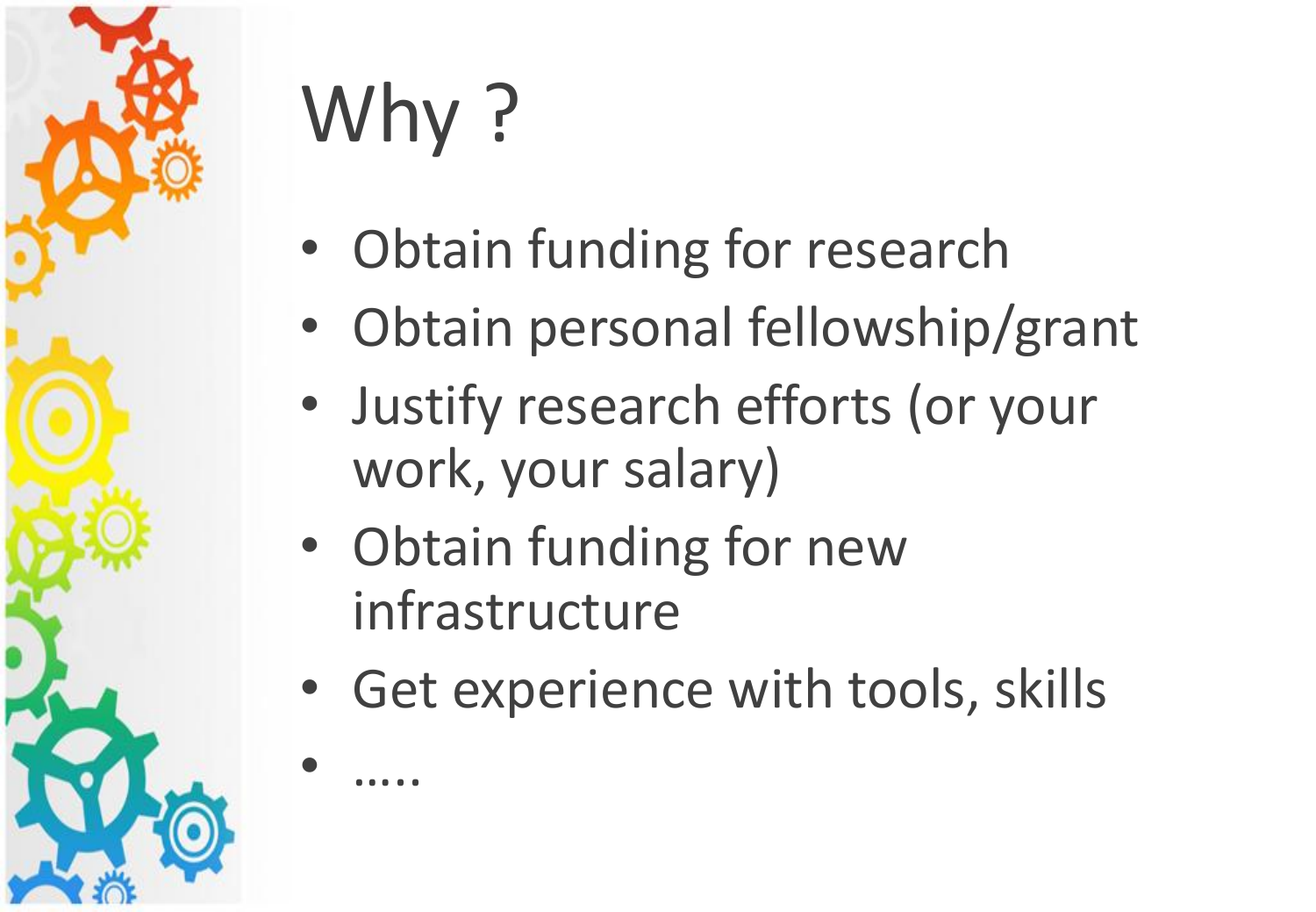# Challenging aspect of scientific research

- Synthesize past work + current findings + new hypotheses into a research proposal for future investigations
- A research proposal combines every aspect of scientific inquiry :
	- from the creative conceptualization to the detailed design,
	- projected analysis of the data,
	- synthesis of the results, and
	- estimation of the budget.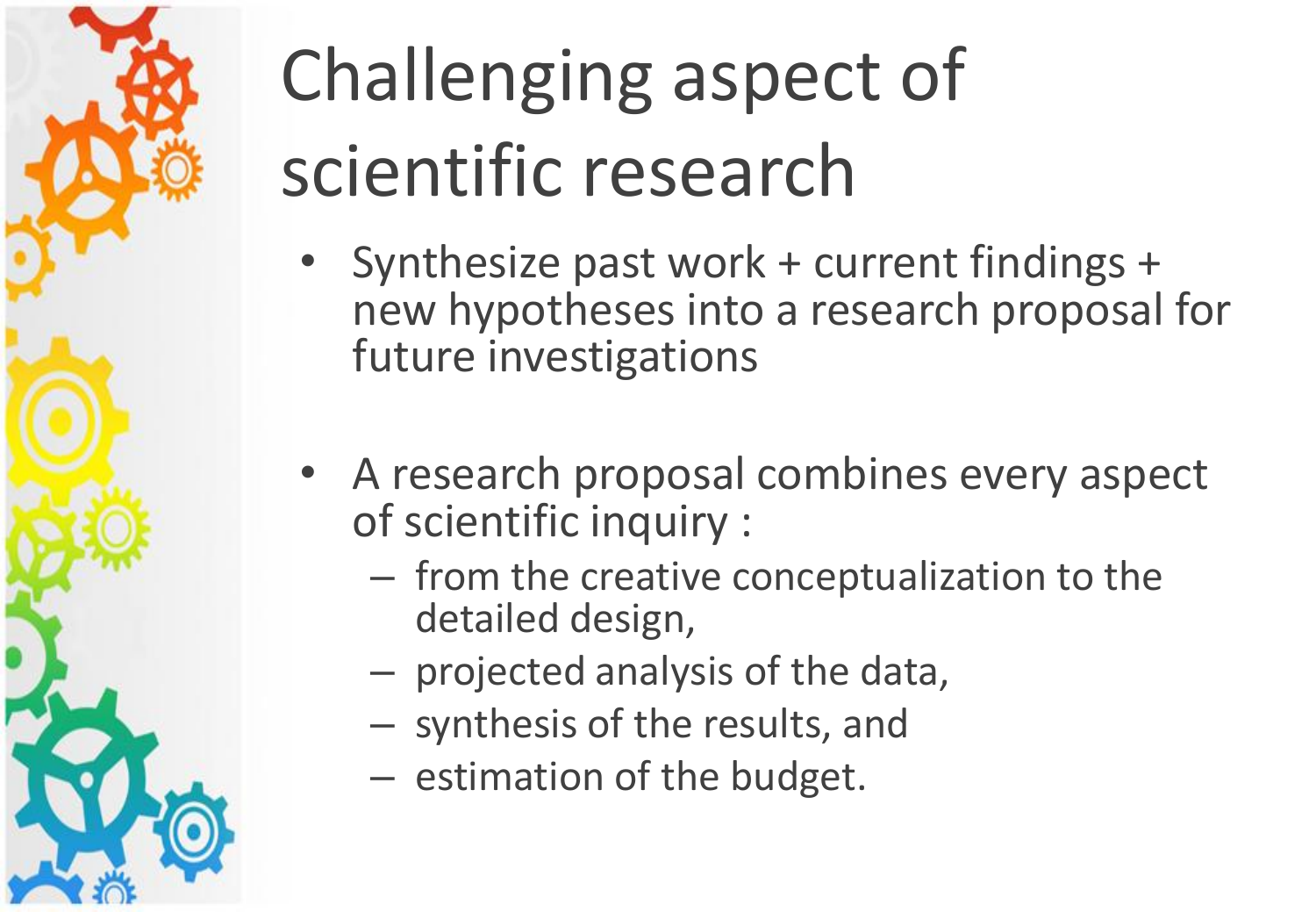

## Not all proposals are the same

- Grant applications are written for a variety of purposes and are submitted to many different types of agencies.
- Before you begin writing, consider the fit between your research goals and the targeted agency.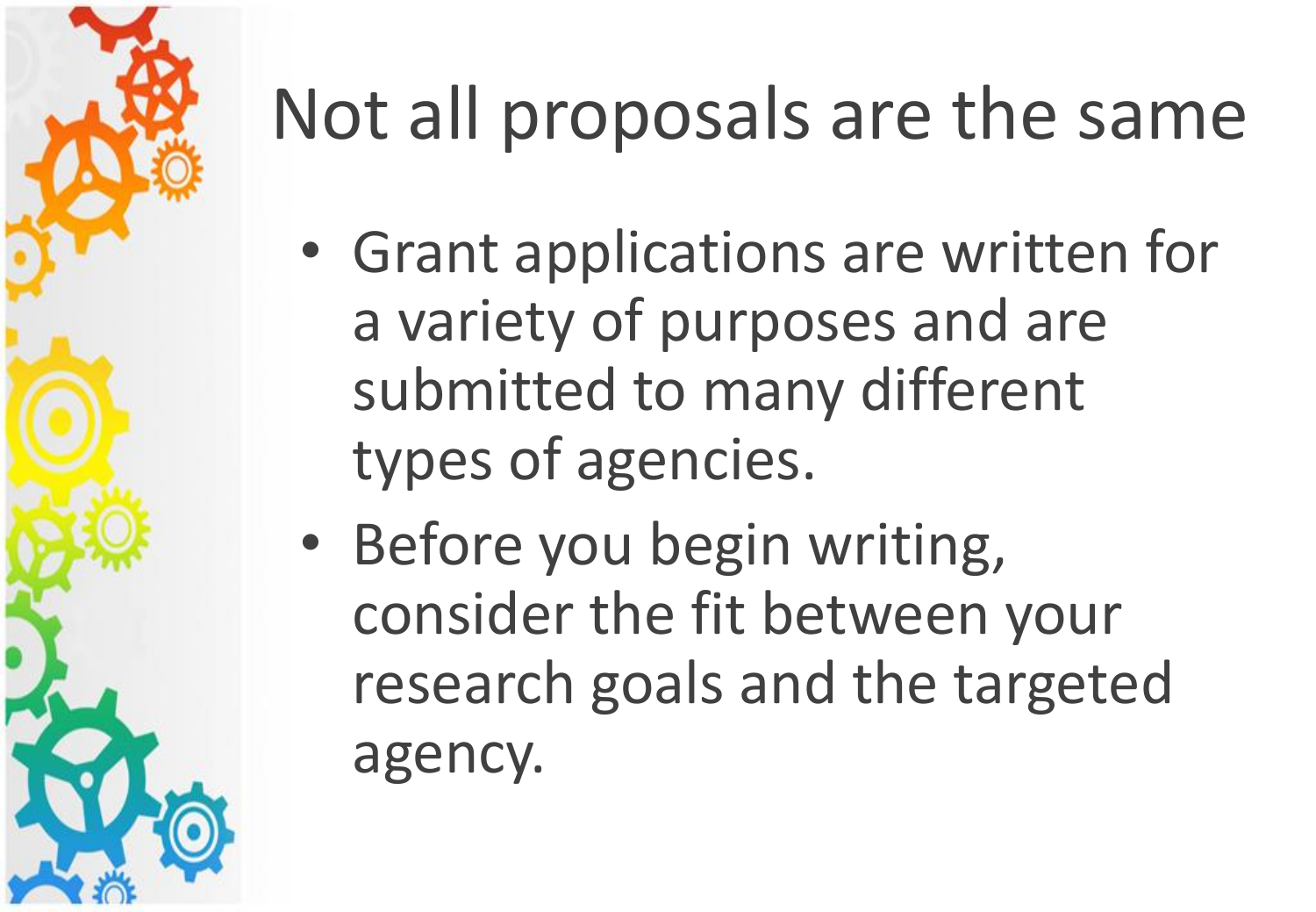

## (a) Basic research proposals

- Or unsolicited research proposals
- Generally they must provide novel insights or methodologies for solving fundamental scientific problems.
- The investigator sets out research questions and goals.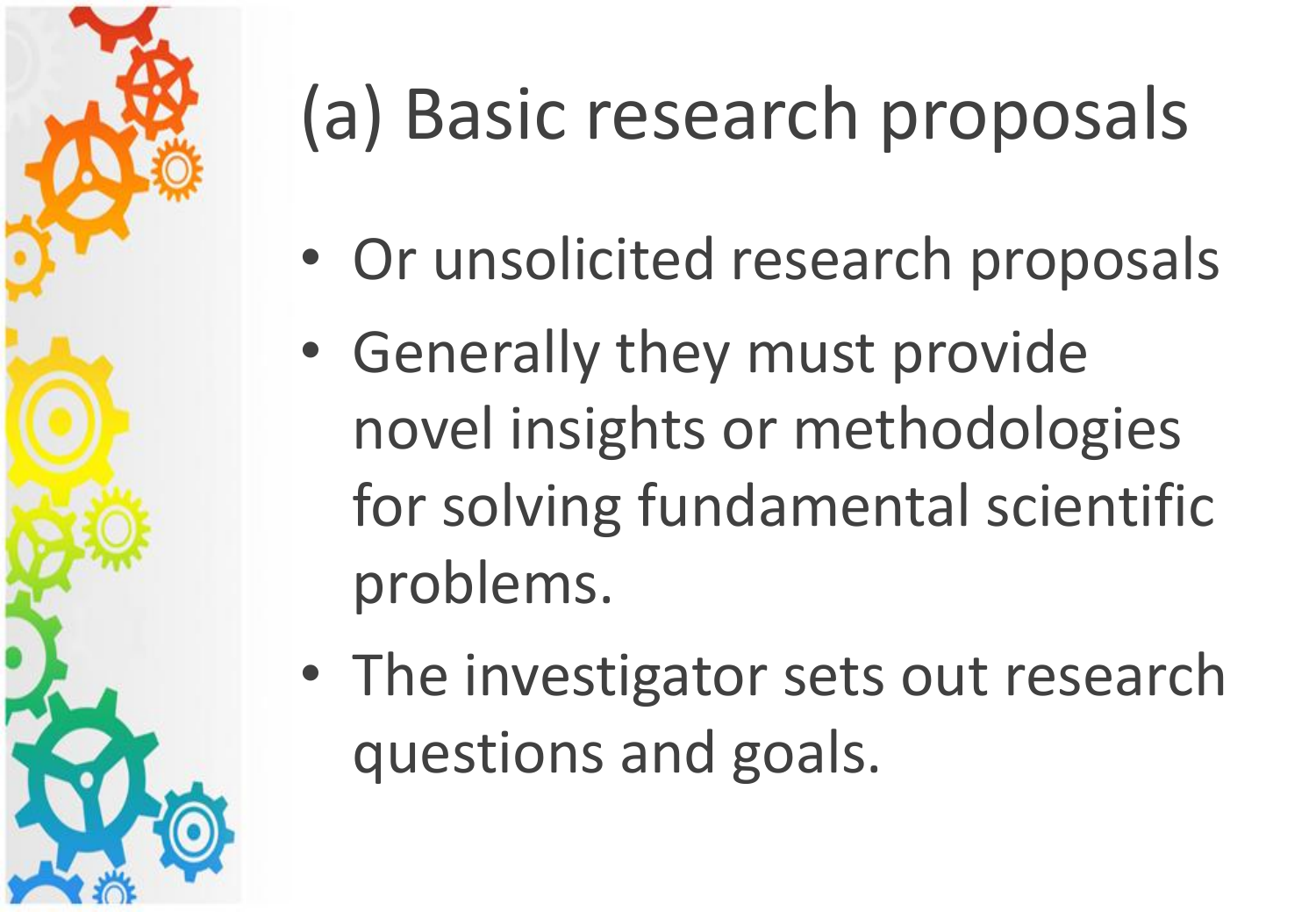## (b) Task-oriented or program-initiated proposals

- Topic or goal of research is specified by an agency (e.g. EC Framework Program), a corporation, or a foundation.
- Usually less latitude in determining research topics than for basic research proposals.
- Proposals are evaluated on their likelihood of accomplishing the specified task. So emphasis is placed on methods, on ability to accomplish the project, credentials, the projected outputs, and time needed to complete the project.
- **These criteria are also important in basic research proposals.**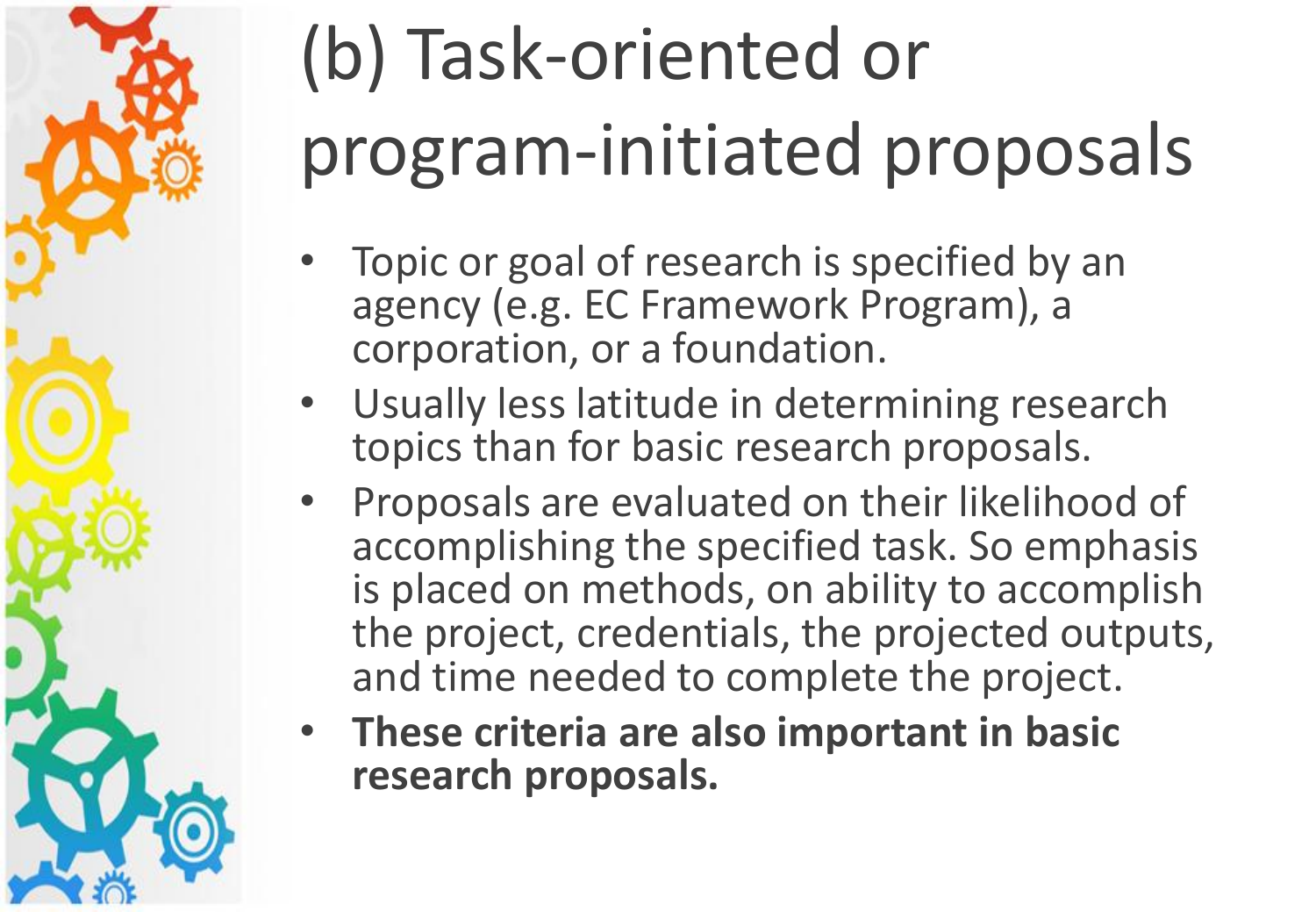

## Preliminary message

- There is no secret formula for writing strong research proposals.
- Each grant application or project proposal must be tailored to the specifications of the funding agency or the committee to which it is directed.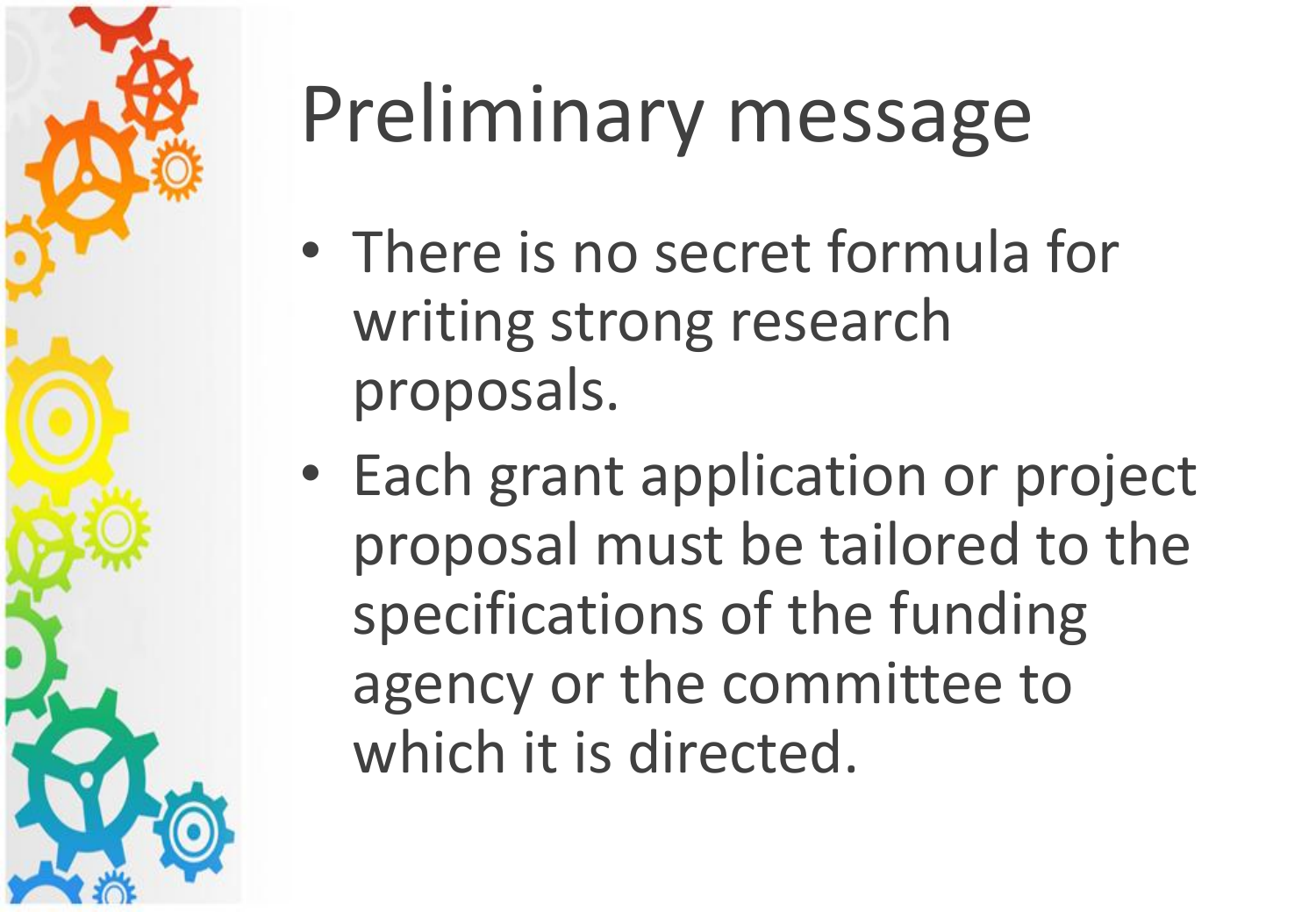

1. Read instructions & scope of the call 2. Read instructions & scope of the call 3. Read instructions & scope of the call

Why is this so important?  $\rightarrow$  being efficient (your time is precious)  $\rightarrow$  partly determines success of proposal

 $\rightarrow$  Some practical exercise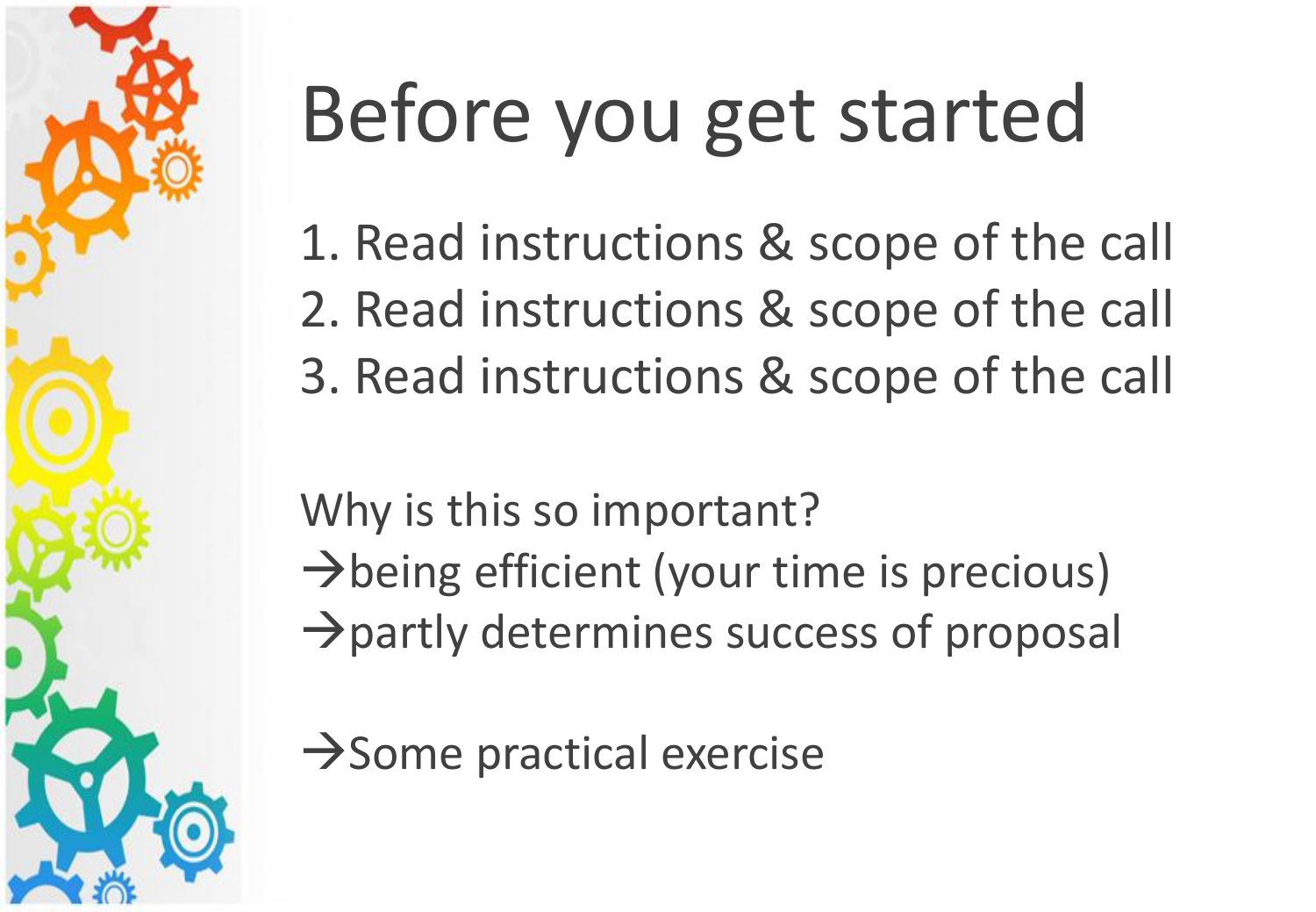

- $\triangleright$  Go to info sessions offered by funding agency or science foundation
- **≻Attend training courses**
- $\triangleright$  Remember : basic organization and effective communication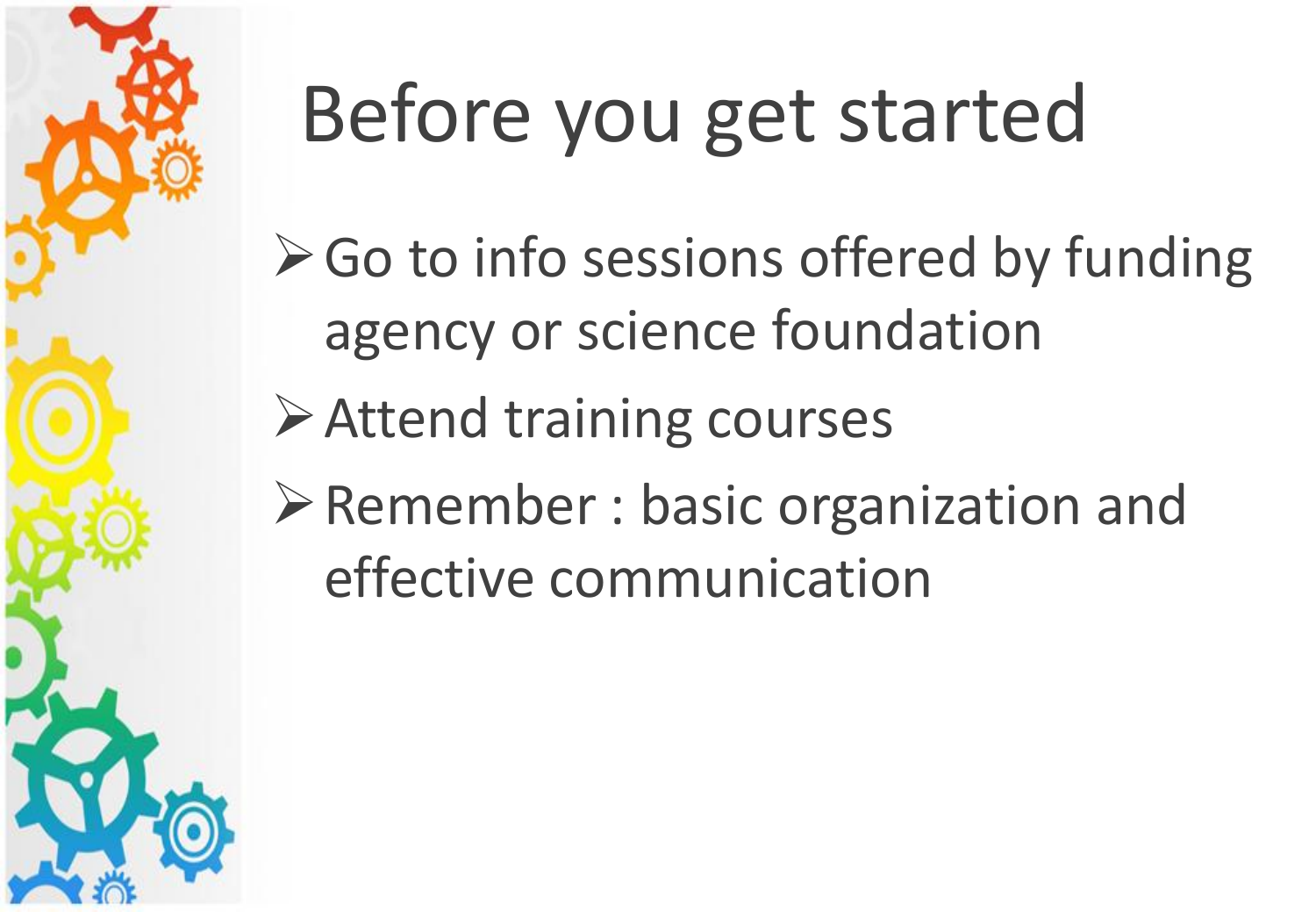Which type of proposal?

- Only travel grant
- Individual (post-)doctoral grant
- Grant for purchase of research infrastructure
- Large-scale (multi-partner) project
- Four-year grant with personnel

Length and format of proposal?

Why is this so important?  $\rightarrow$  determines content, ambition, success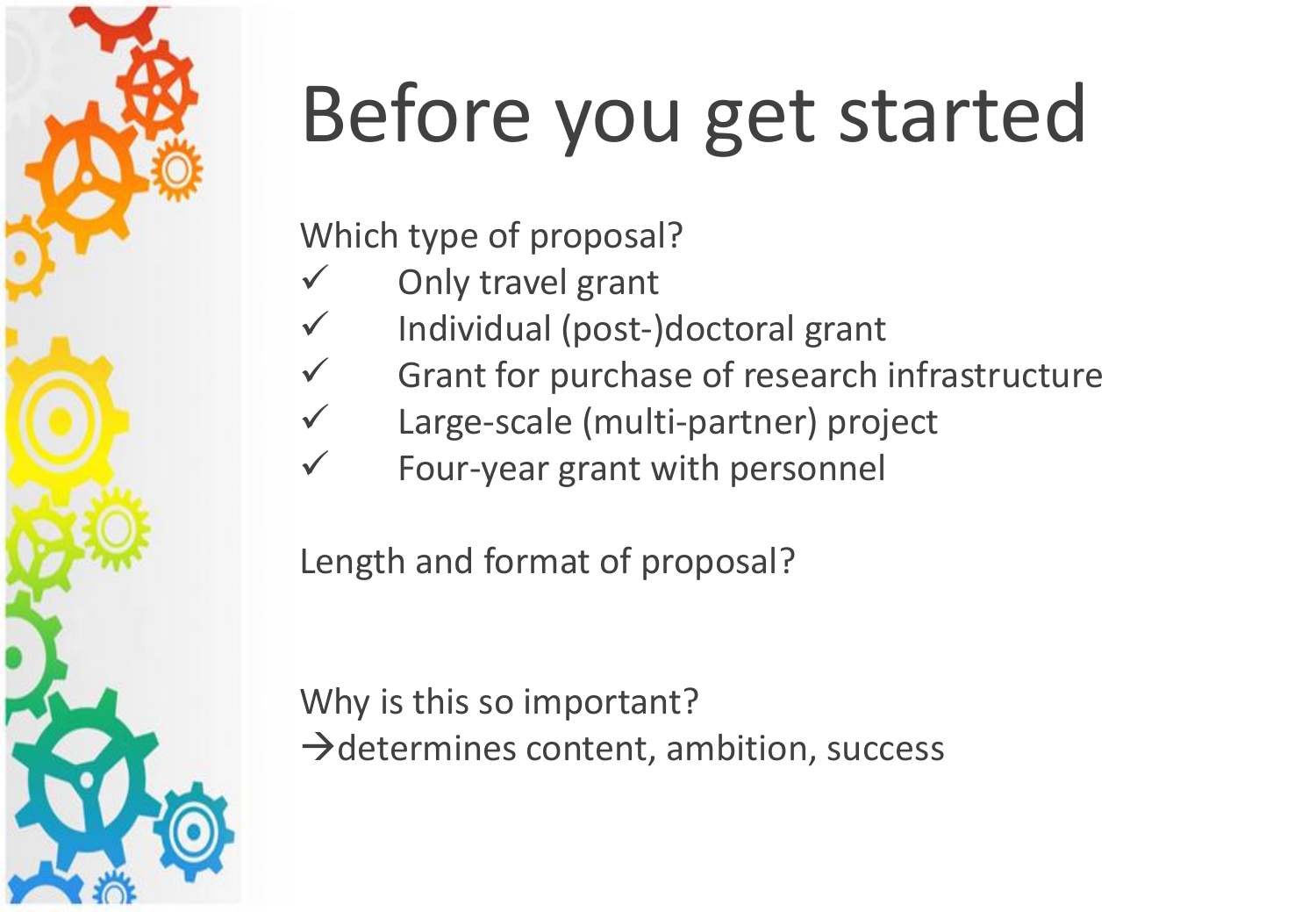Important questions to save time are:

- who is evaluating my proposal?
- does my topic fit the call?
- what is expected of me?
- $\triangleright$  Before you begin to write, you must have a very clear idea or concept of your proposed research
- $\triangleright$  Bounce of your ideas with trusted senior colleague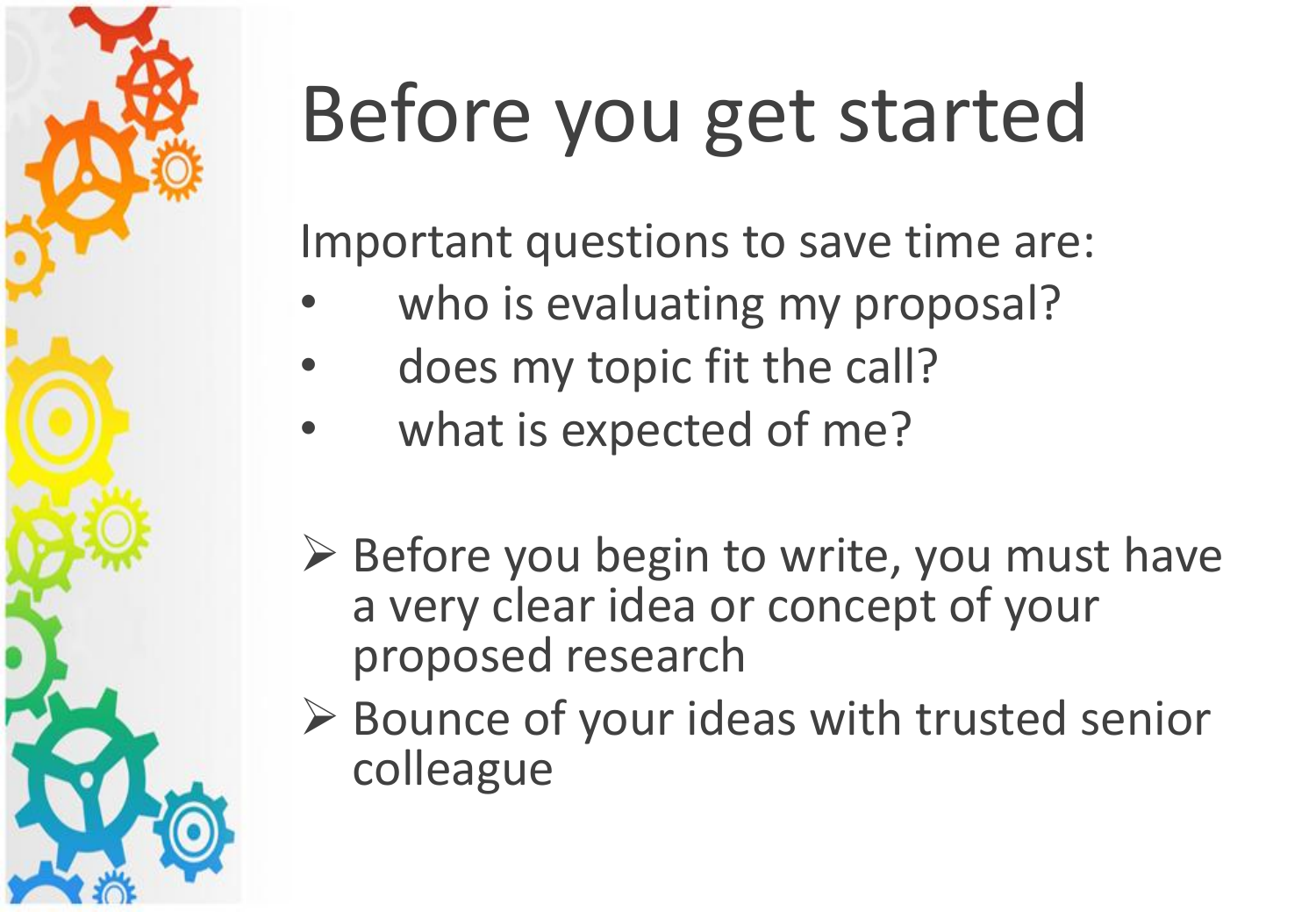

- 1. The evaluators
- generalists or specialists
- scientists or policy makers
- national or international
- administrators panel

 $\rightarrow$  determines content, accents, wording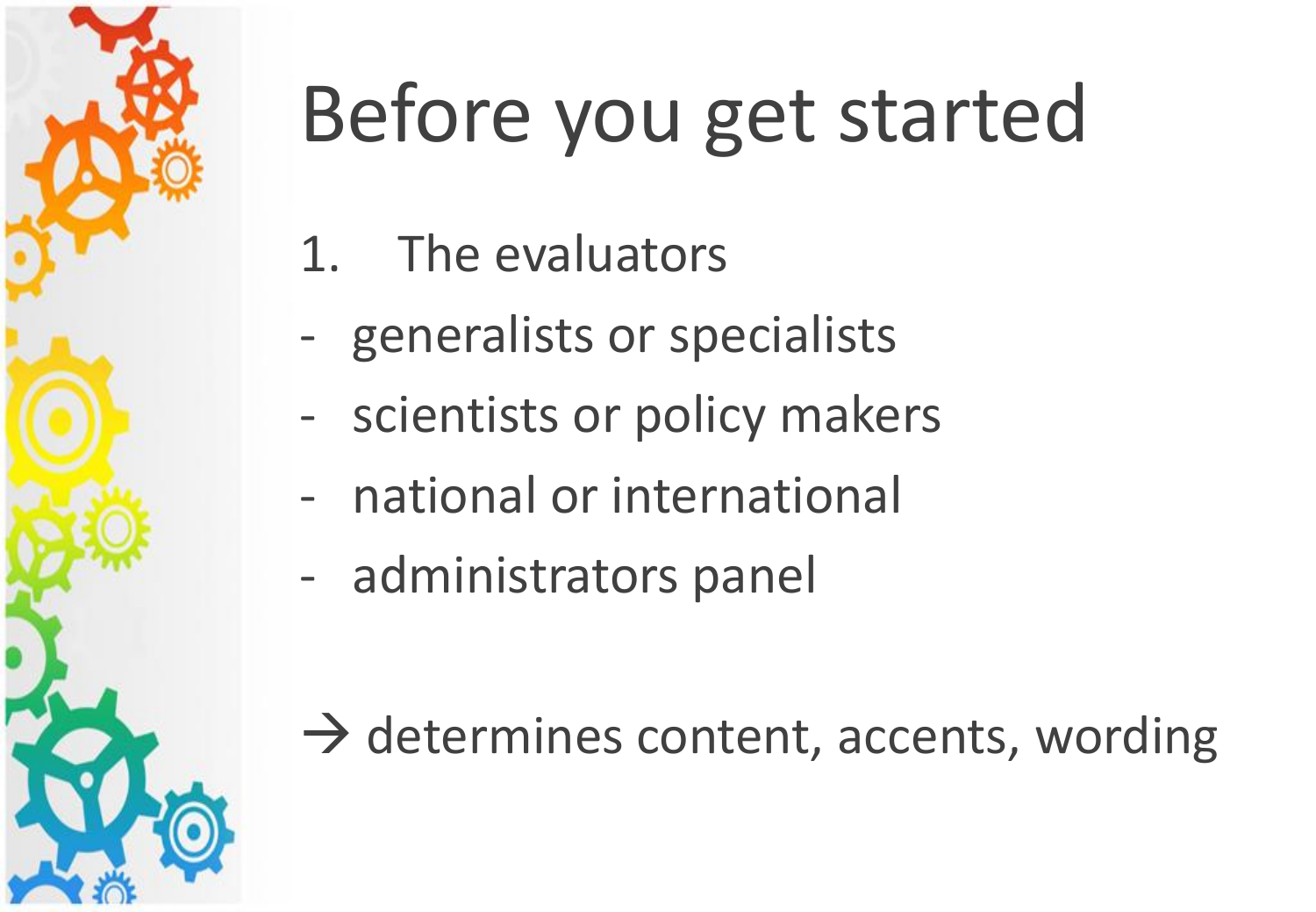

2. Match between topic and call (a real mismatch is impossible to cover up)  $\rightarrow$  ask senior colleague for advice

3. What is expected of you? how important is c.v. in the evalution, are there any 'lower limit' criteria, etc.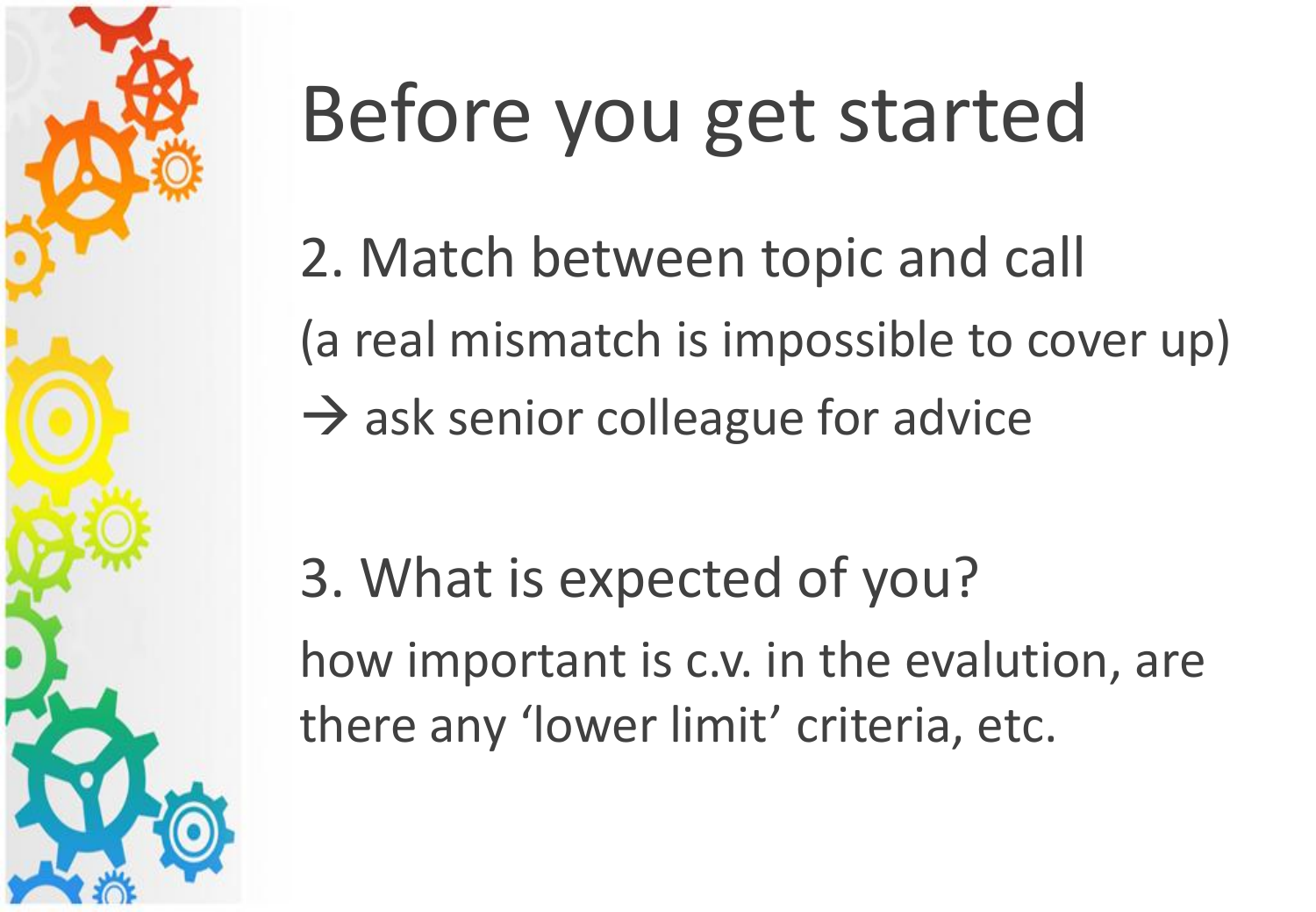

4. Make some notes of the 'project story' you intend to 'sell'. This might be a sketch or plan.

5. Consider for yourself: what do I expect?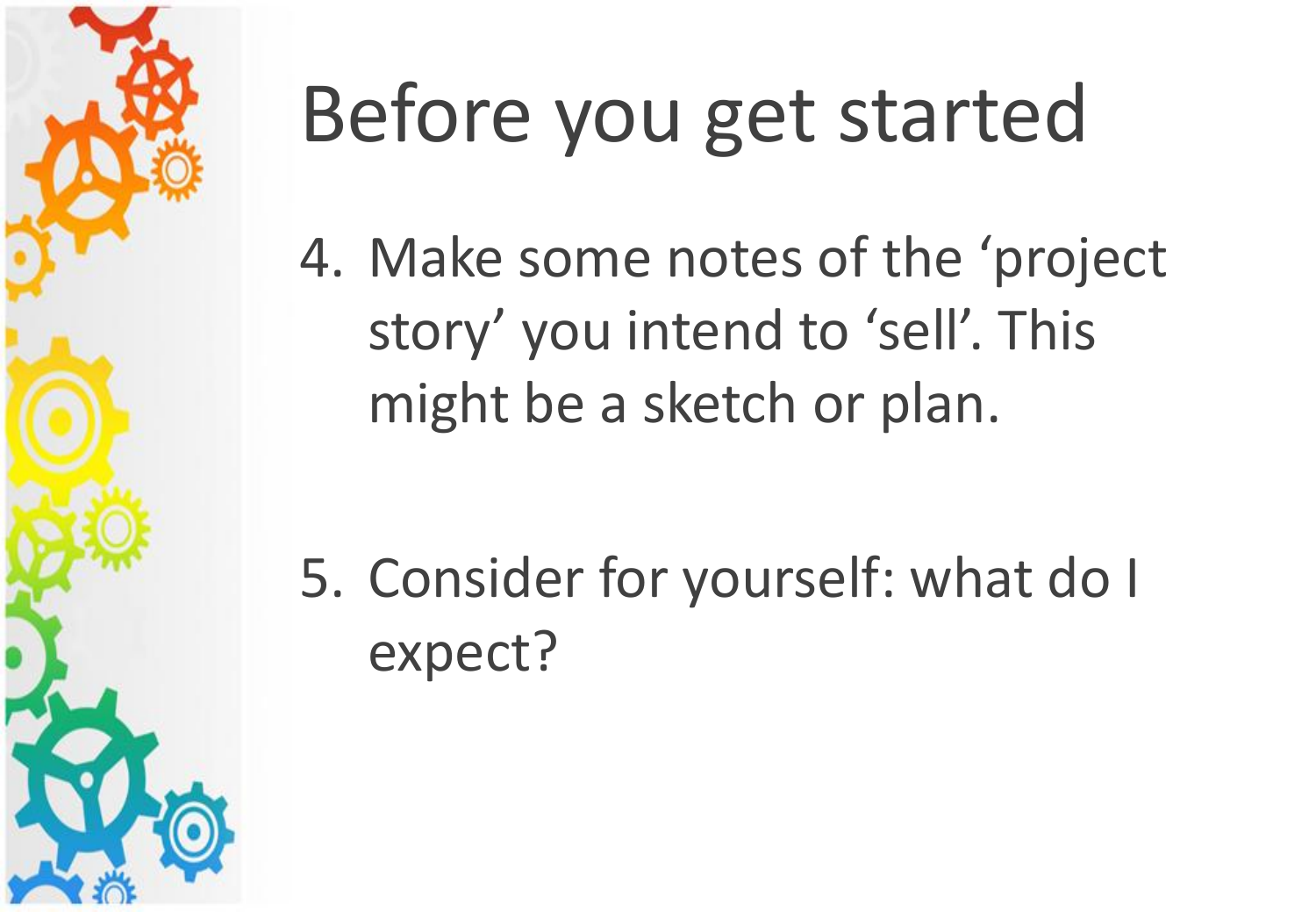

#### Important: take your time

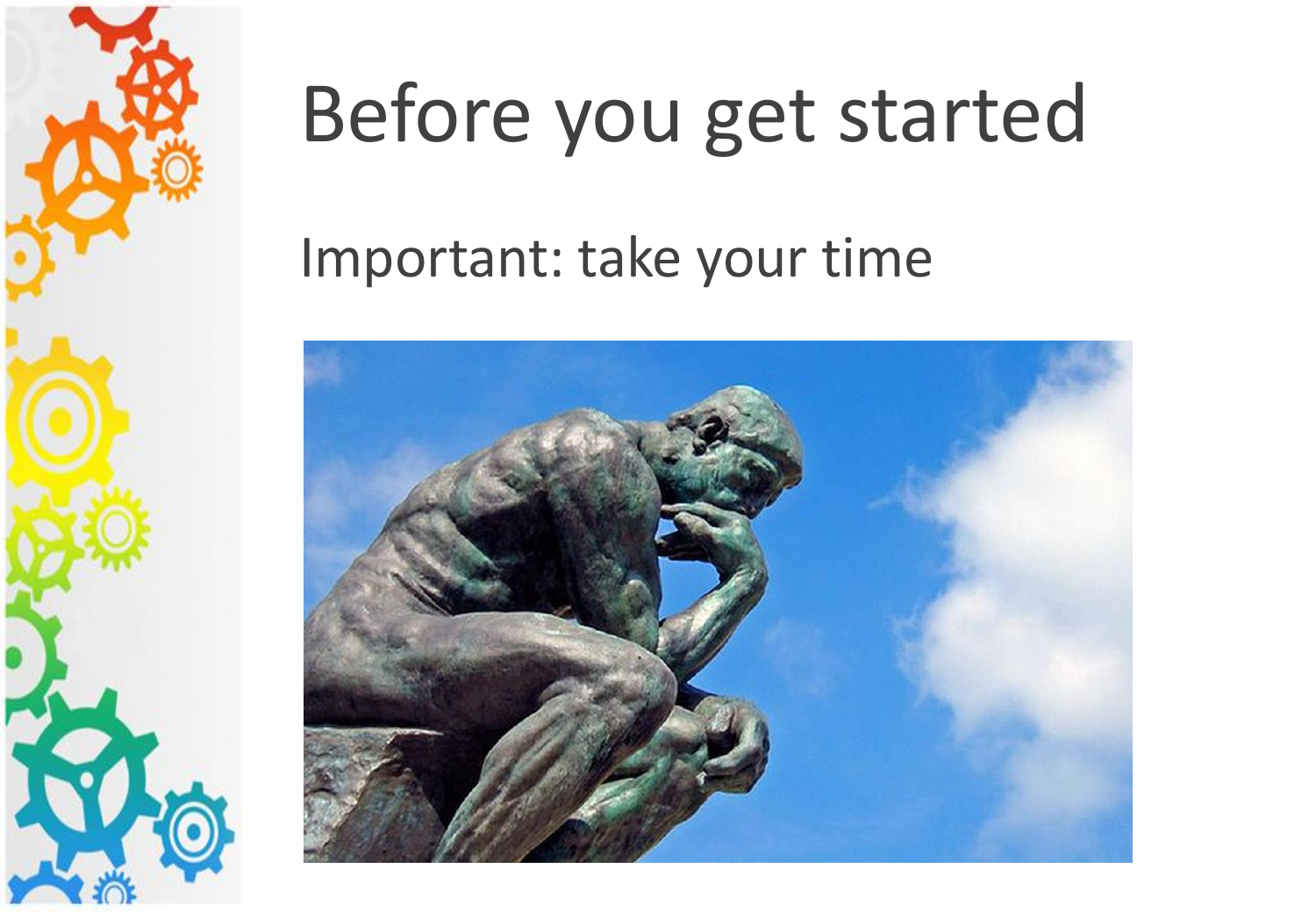

Title: trigger the reader's interest  $\rightarrow$  provide some detail, but not too much  $\rightarrow$  try to highlight anything unique

- Effects of drought in forests
- Drought impacts on forest productivity in Finland, Poland, Germany, France, Slovenia and Bulgaria
- Drought impacts on forest productivity: a pan-European study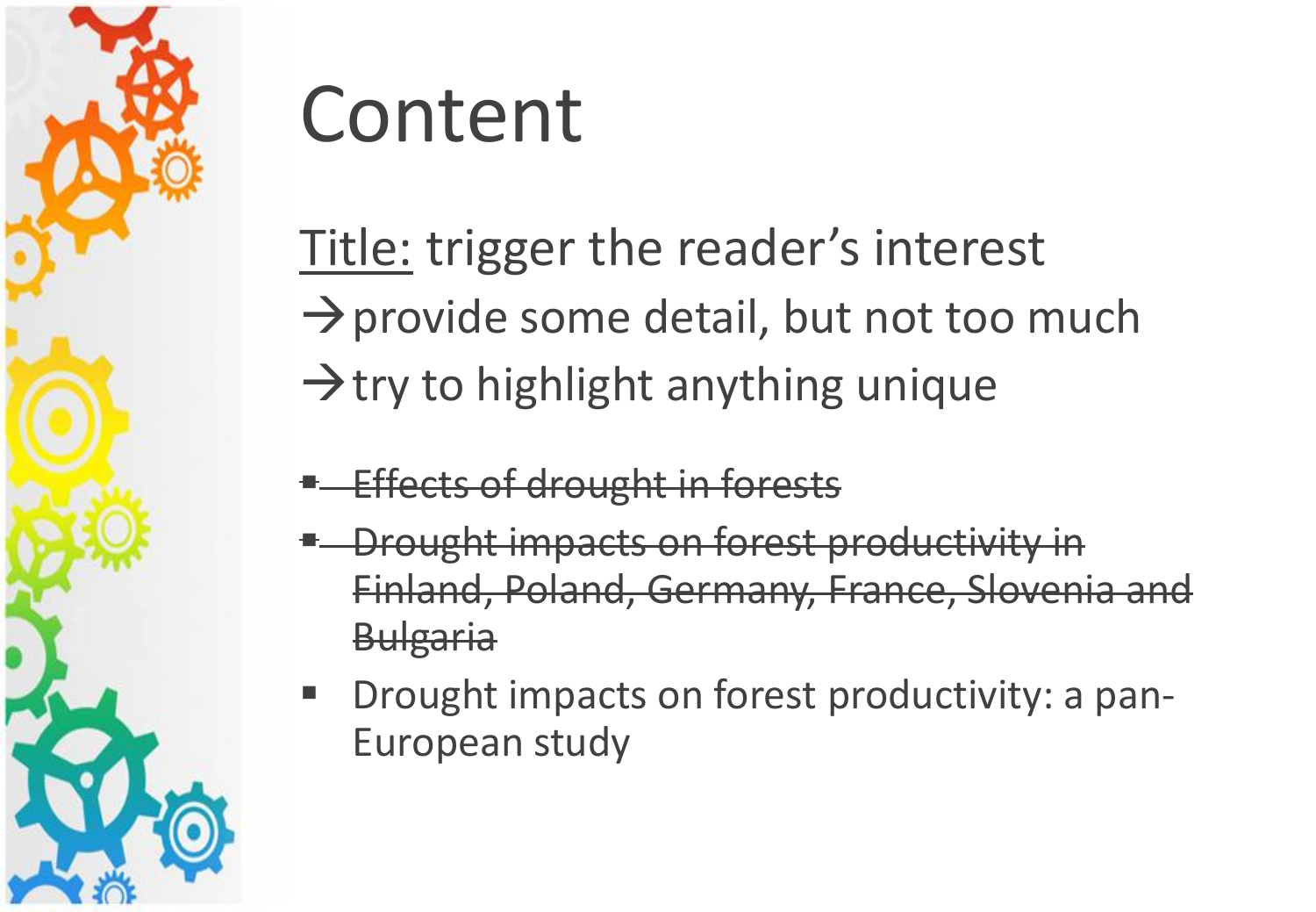#### Abstract: capture the essence

- it proves that you can distill what is the most relevant  $\rightarrow$  it is an important excercise
- often this is done after writing everything else, but it can also highlight weaknesses  $\rightarrow$ can lead to further improvement of proposal
- evaluators often depend on it during later interactions (e.g. oral defense)
- do not cut and paste ! Write as separate story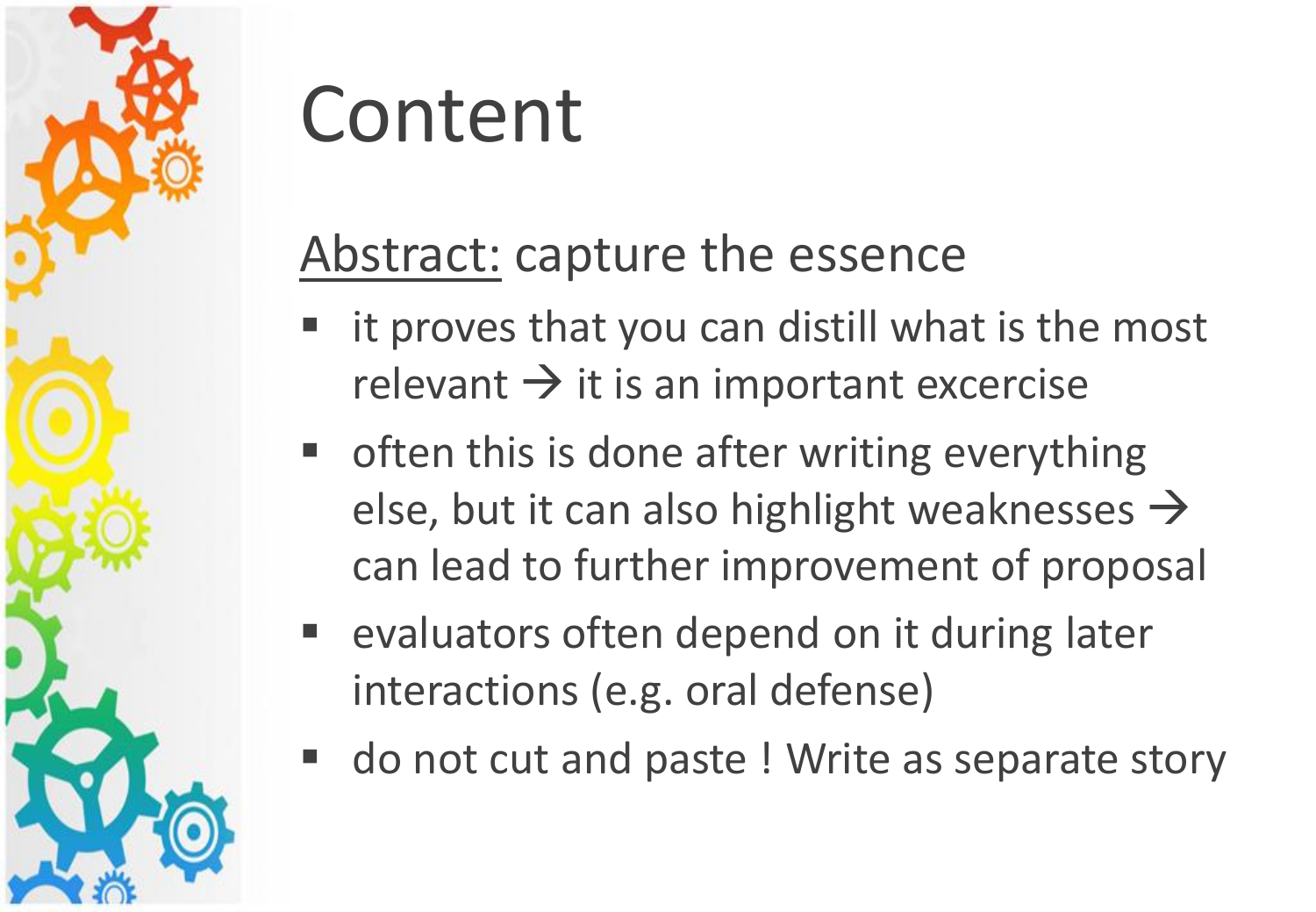

Typical build-up (but check instructions!)

#### 1. Introduction  $=$  setting the scene

- sketch the problem and what is known; be up-todate, but know your classics
- show that you know what is (un-)known (but no literature review)
- F references : how many and how recent?
- references: (i) shorten them by omitting titles; (ii) use small print or footnotes; (iii) consider using numbers in the text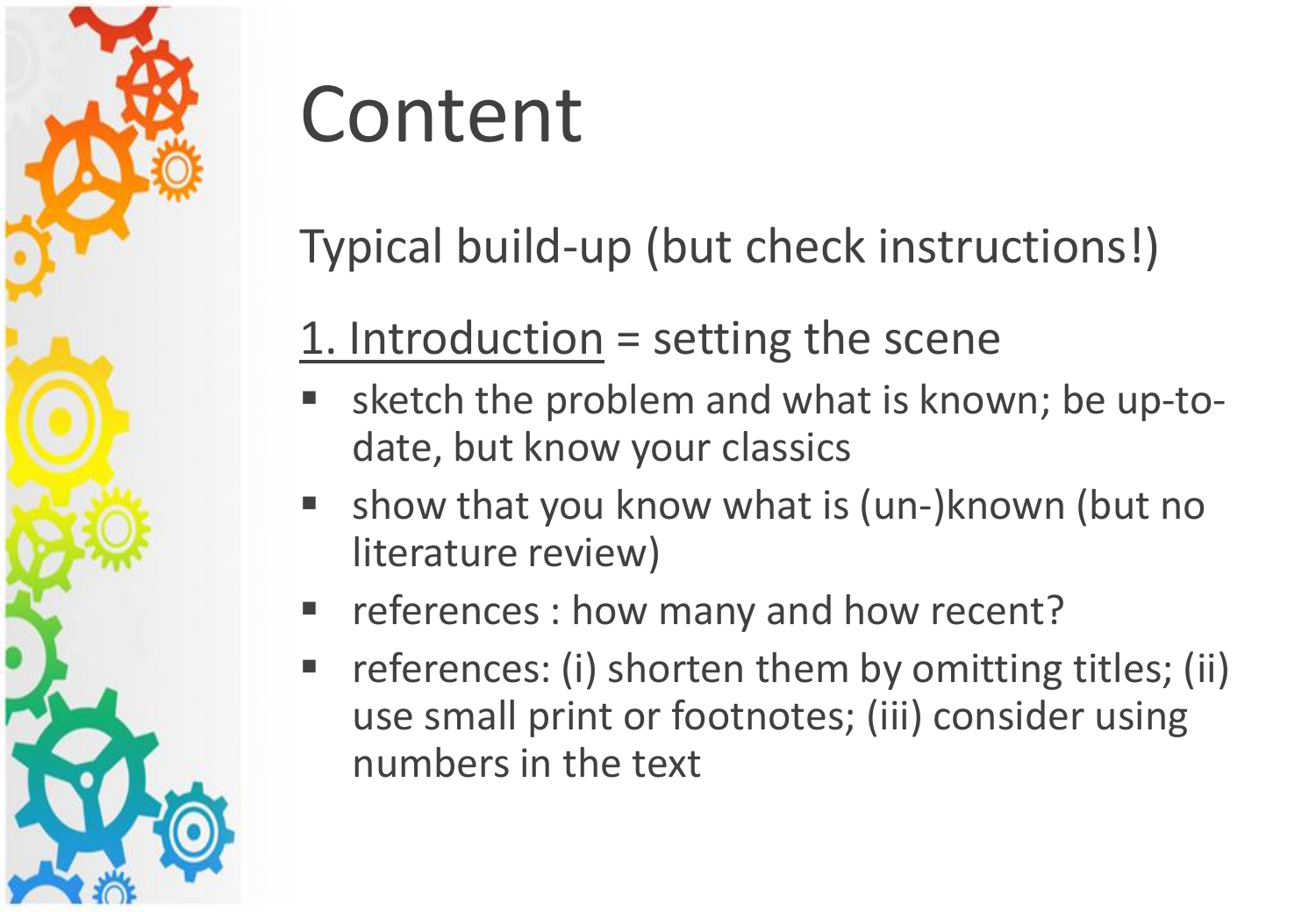

#### 1. Introduction = setting the scene

- Work from general to more detailed
- Guide the reader where you want him/her: "studies on this topic are really needed!" Why?
- Questions Why? What? How? should be answered in the proposal
- $\triangleright$  Develop your conceptual framework and your statement of the significance of your proposal
- $\triangleright$  Lay the foundation in the introduction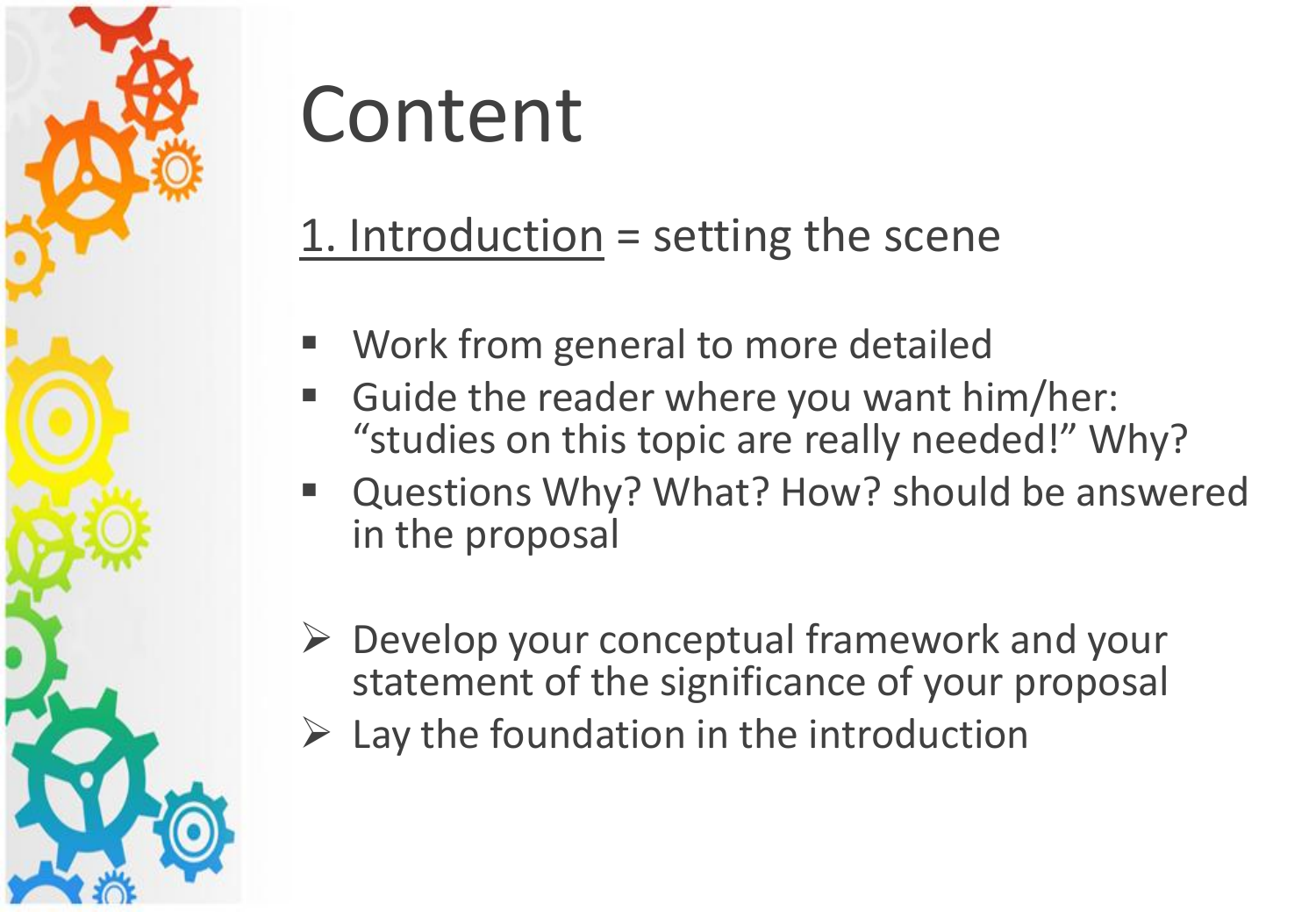

### 2. Objectives or Research hypothesis (can be part of the introduction)

- $\blacksquare$  must follow logically from  $(1)$
- this is the core of what you want to do: what?
- can be listed as a series of hypotheses
- reader should be convinced that "these are the right things to focus on"
- hypothesis is a very strong 'objective'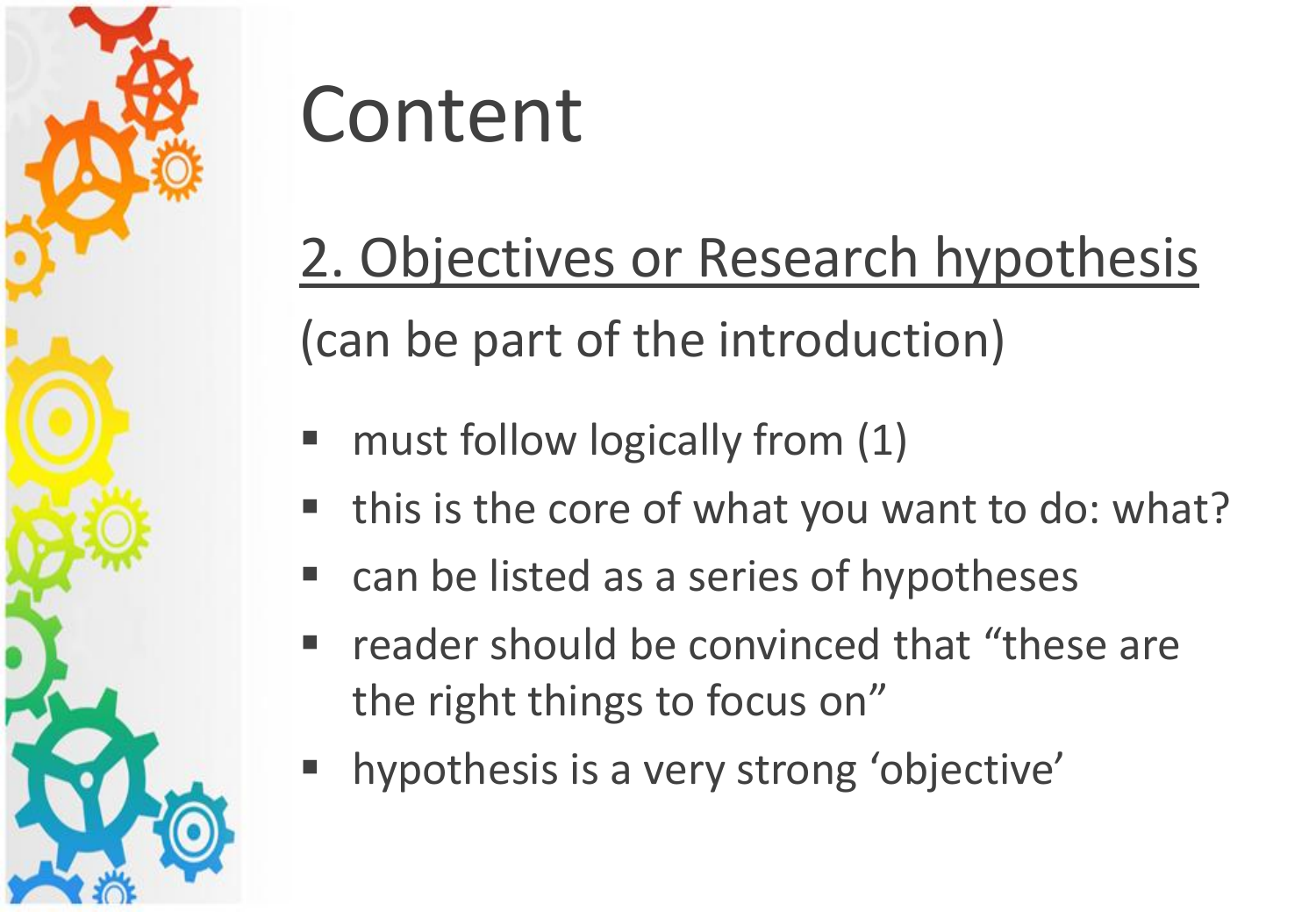

#### 3. Methodology

- objectives should determine methodology, not vice versa. How?
- make sure that there are no obvious gaps and that your chain of logic is preserved
- be cautious when using controversial or untested methods
- state-of-the-art when possible (but see 1)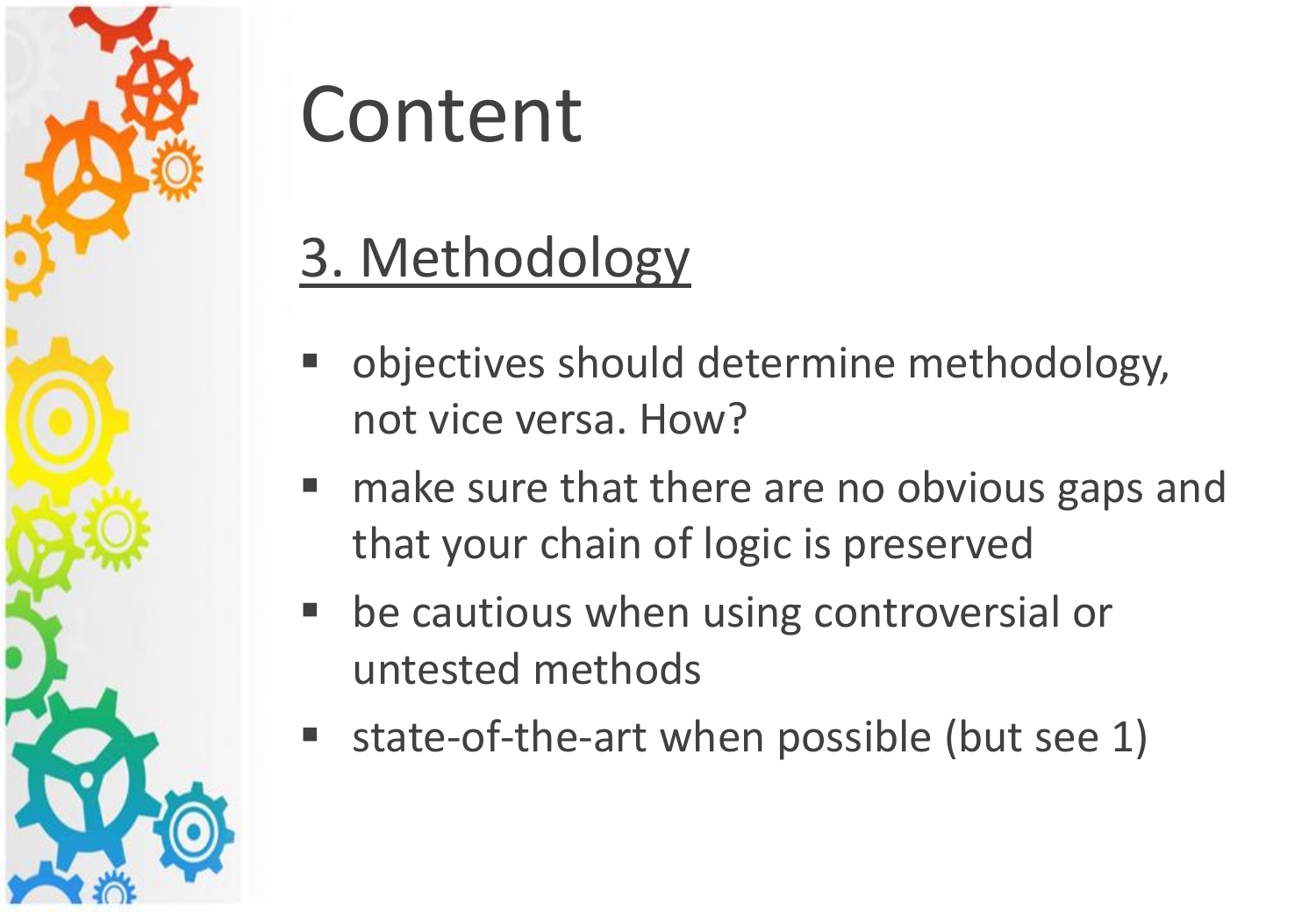

### 3. Methodology

- Emphasize inter-/multidisciplinary aspects
- Make use of methodological studies to factually support your decisions
- Experimental design and methods: What will you actually do? And how?
- Reader should be convinced that "this is the right way of handling this project". Answer the How? question.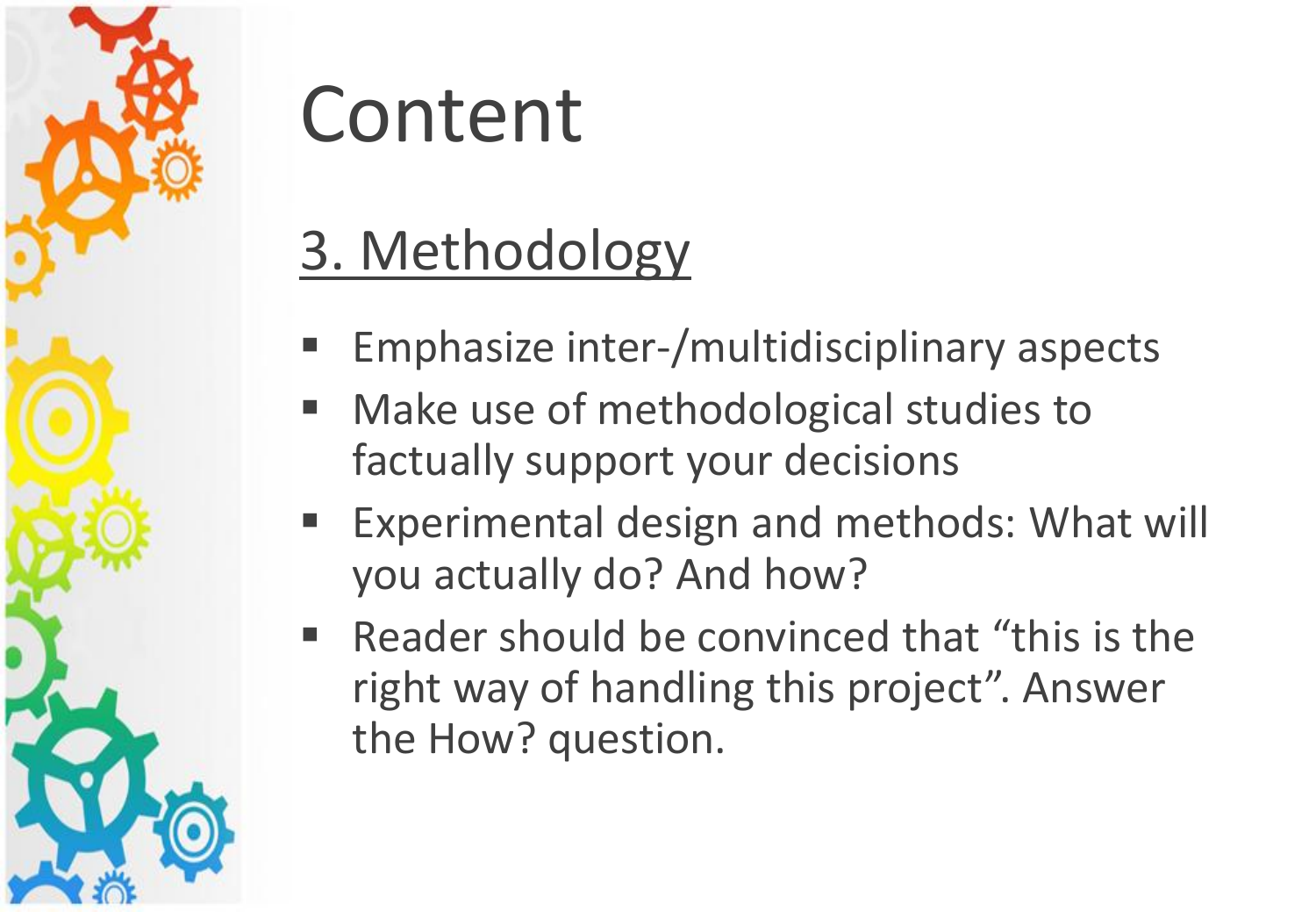

#### 3. Methodology: also risk assessment

- Do not hide weaknesses: show that you are aware and know how to deal with them
- Risk: sometimes a 'plan B' is warranted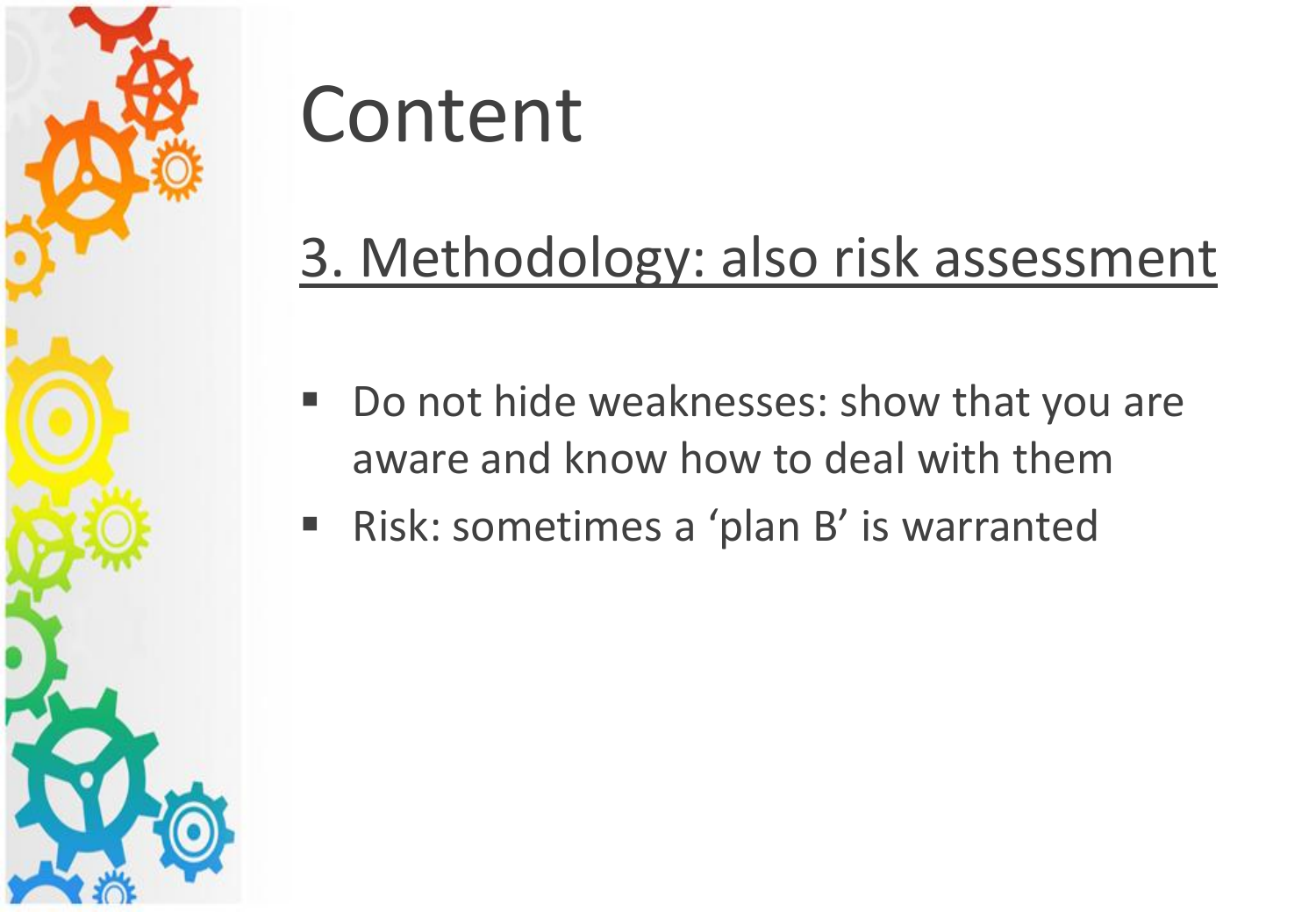

#### 4. Timeline

- take extra care if the project is evaluated during its course (you will be stuck with your timeline/milestones/deliverables). E.g. midterm evaluation
- graphical representation (Gantt Chart) or structured clearly textually: When?
- convince readers that "the plan is ambitious but realistic" (never look to underachieve)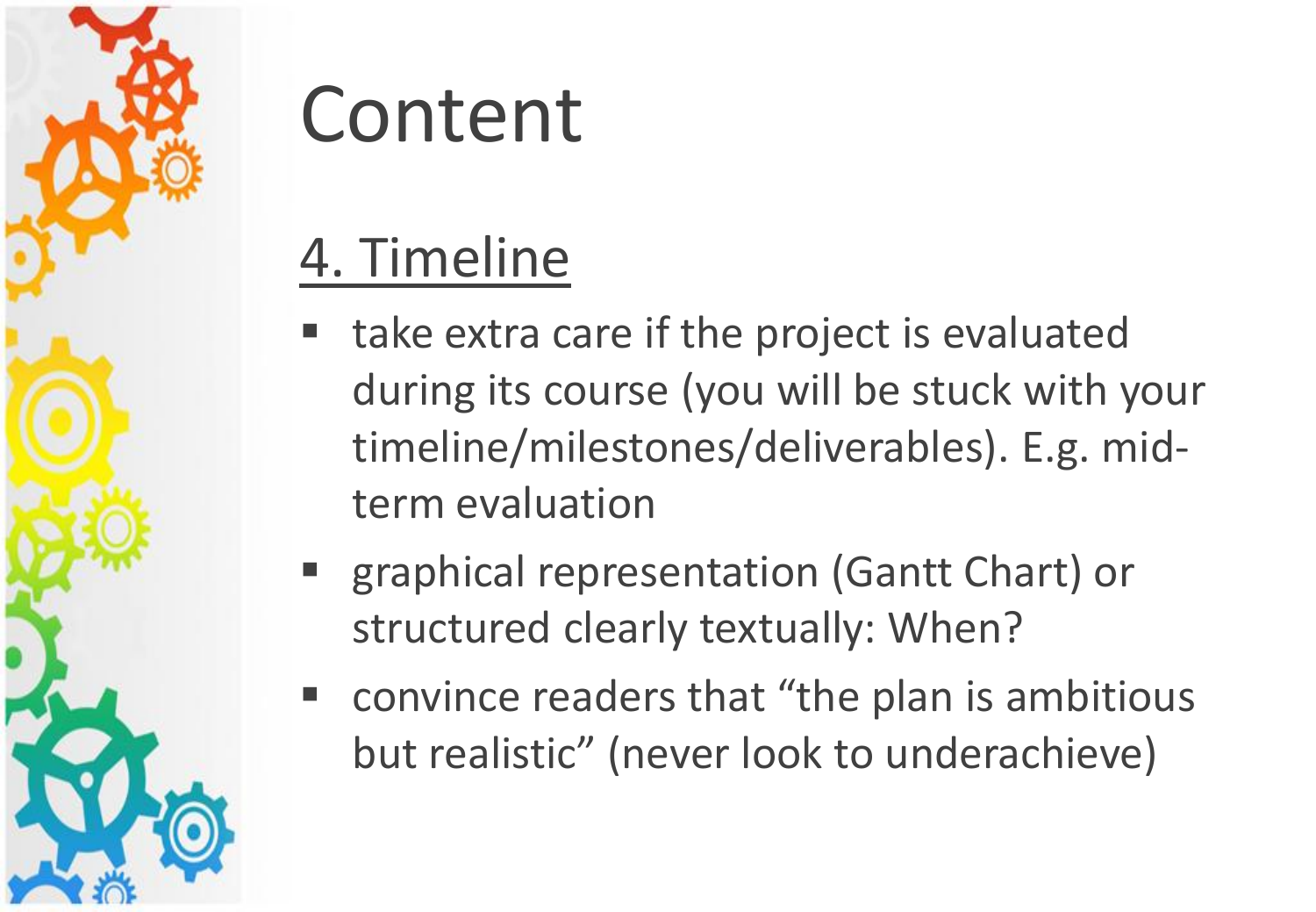

#### 4. Timeline = a reality check

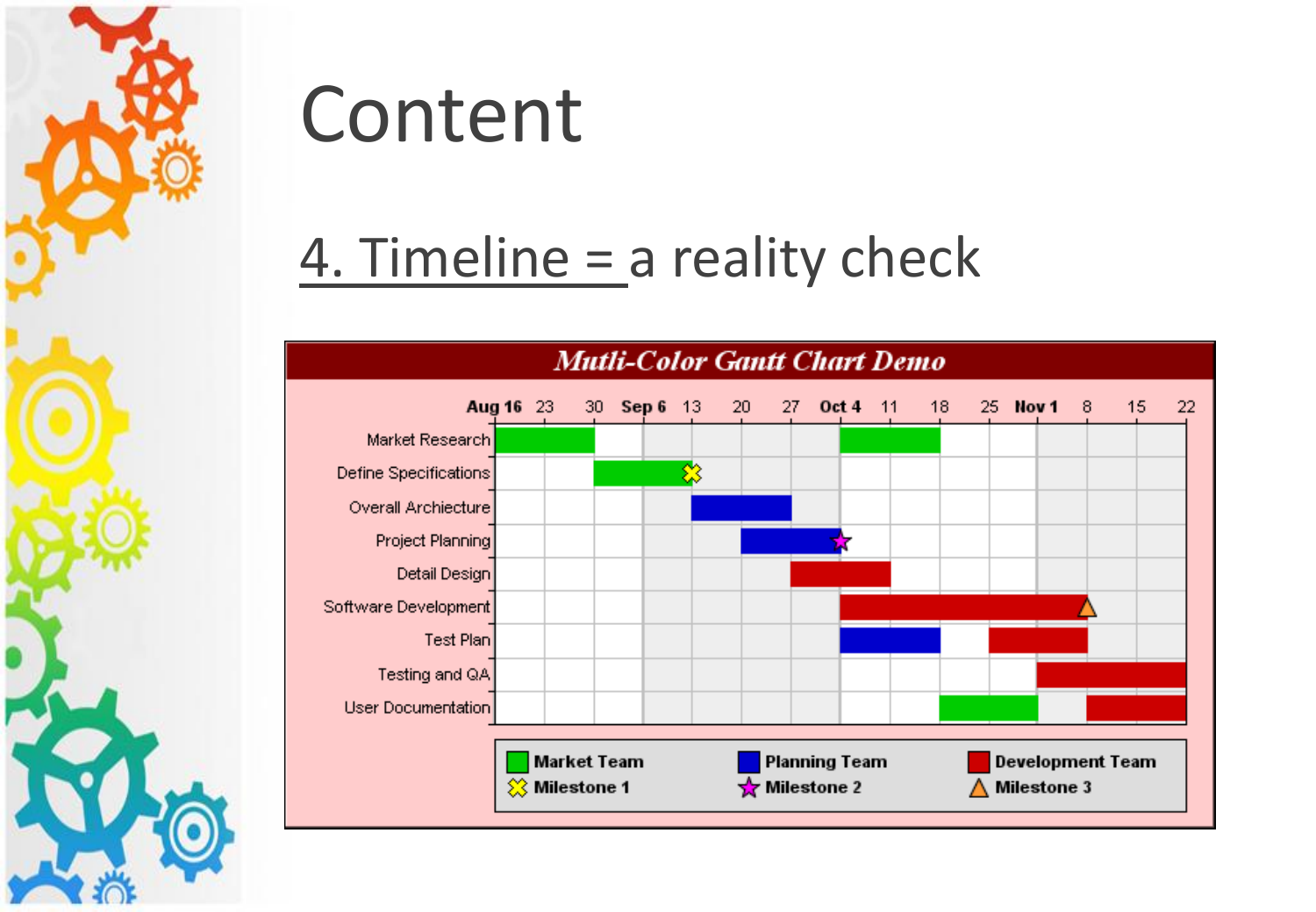

### Content 4. Timeline

|  | Year                                              | 2016 |                |   |                |   |   |                 |                |   |         | 2017 |    |    |    |    |
|--|---------------------------------------------------|------|----------------|---|----------------|---|---|-----------------|----------------|---|---------|------|----|----|----|----|
|  | Calendar months                                   |      | F.             | M | $\mathsf{A}$   | M |   |                 | $\overline{A}$ | S | $\circ$ | N    | D  |    |    | M  |
|  | <b>Project months</b>                             |      | $\overline{2}$ | 3 | $\overline{4}$ | 5 | 6 | $7\overline{ }$ | 8              | 9 | 10      | 11   | 12 | 13 | 14 | 15 |
|  | Start-up, definition of boundaries                |      |                |   |                |   |   |                 |                |   |         |      |    |    |    |    |
|  | Market analysis and feasibility                   |      |                |   |                |   |   |                 |                |   |         |      |    |    |    |    |
|  | Contacts with industry and energy sector          |      |                |   |                |   |   |                 |                |   |         |      |    |    |    |    |
|  | Assessment of technological hurdles               |      |                |   |                |   |   |                 |                |   |         |      |    |    |    |    |
|  | Development of business plan in view of end user  |      |                |   |                |   |   |                 |                |   |         |      |    |    |    |    |
|  | Techno-economic analysis                          |      |                |   |                |   |   |                 |                |   |         |      |    |    |    |    |
|  | Definition of commercial strategy                 |      |                |   |                |   |   |                 |                |   |         |      |    |    |    |    |
|  | State-of-the-art analysis, examine FTO and patent |      |                |   |                |   |   |                 |                |   |         |      |    |    |    |    |
|  | Reporting and publication                         |      |                |   |                |   |   |                 |                |   |         |      |    |    |    |    |

 $\checkmark$ Think about planning ! Consider workpackages or tasks  $\checkmark$ Break-up your project in digestible parts (with deliverables and milestones)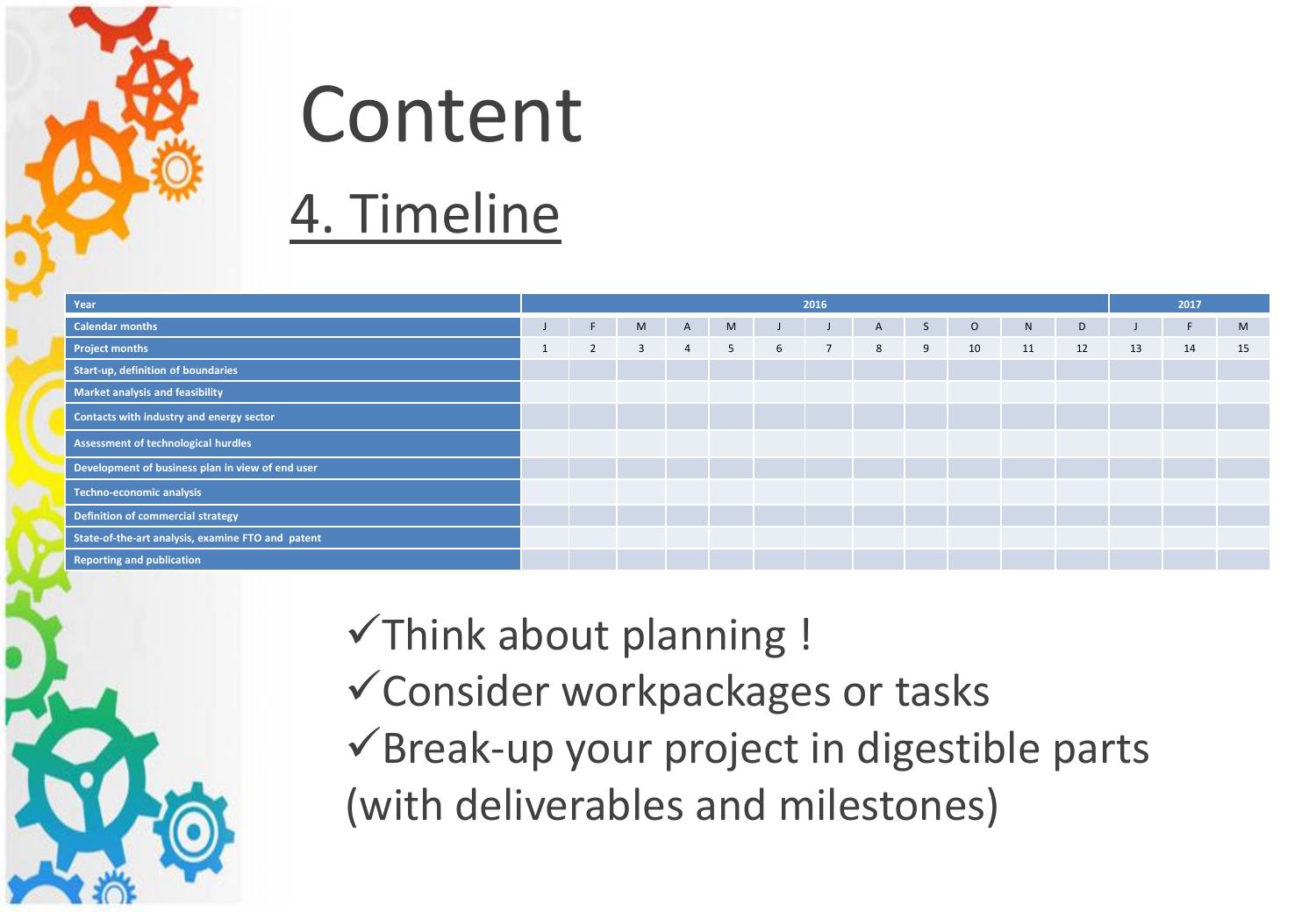

#### Other categories often requested:

- a. collaboration
	- $\rightarrow$  sometimes compulsory, often appreciated by evaluators (but make sure it is sensible)
- b. relevance for society
	- $\rightarrow$  importance depends on type of application
- c. risk assessment
- d. transfer of knowledge/expertise  $\rightarrow$  mutual gains are important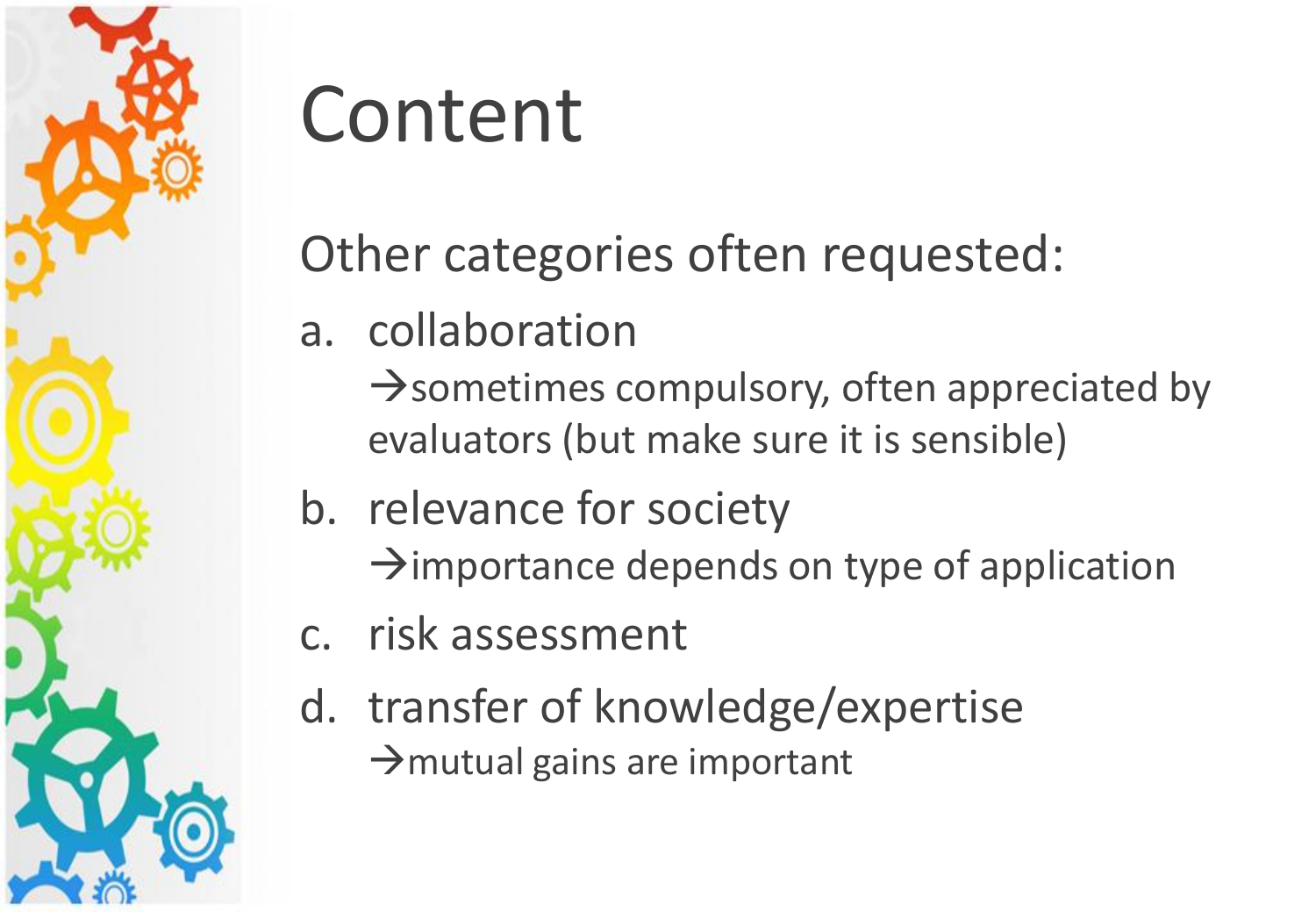

General advice

- a. Interdisciplinarity is sexy (but not the same as multidisciplinarity)
- b. Results that have direct applications are often favorised
- c. Stress strengths, show that you are aware of potential weaknesses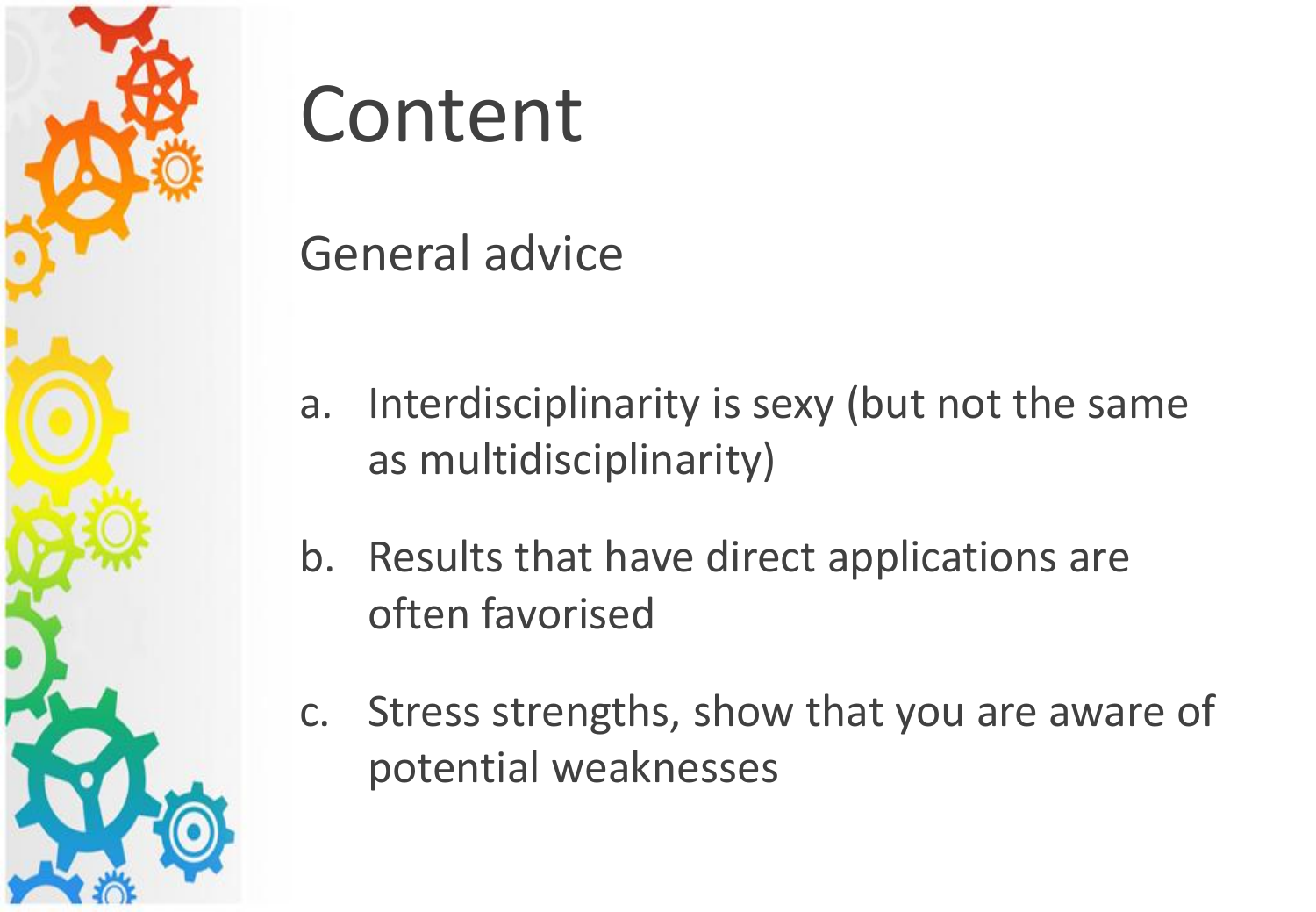

General advice

- d. Be ambitious, but aware or risks
- e. Plan for expected and unexpected results
- f. Don't overdo with details on one item/aspect. Balance emphasis and details
- g. Don't use up all spaces, but leave some room for: (i) figure or table (if relevant); (ii) subtitles; (iii) some blank lines for readability. This makes it digestible for evaluators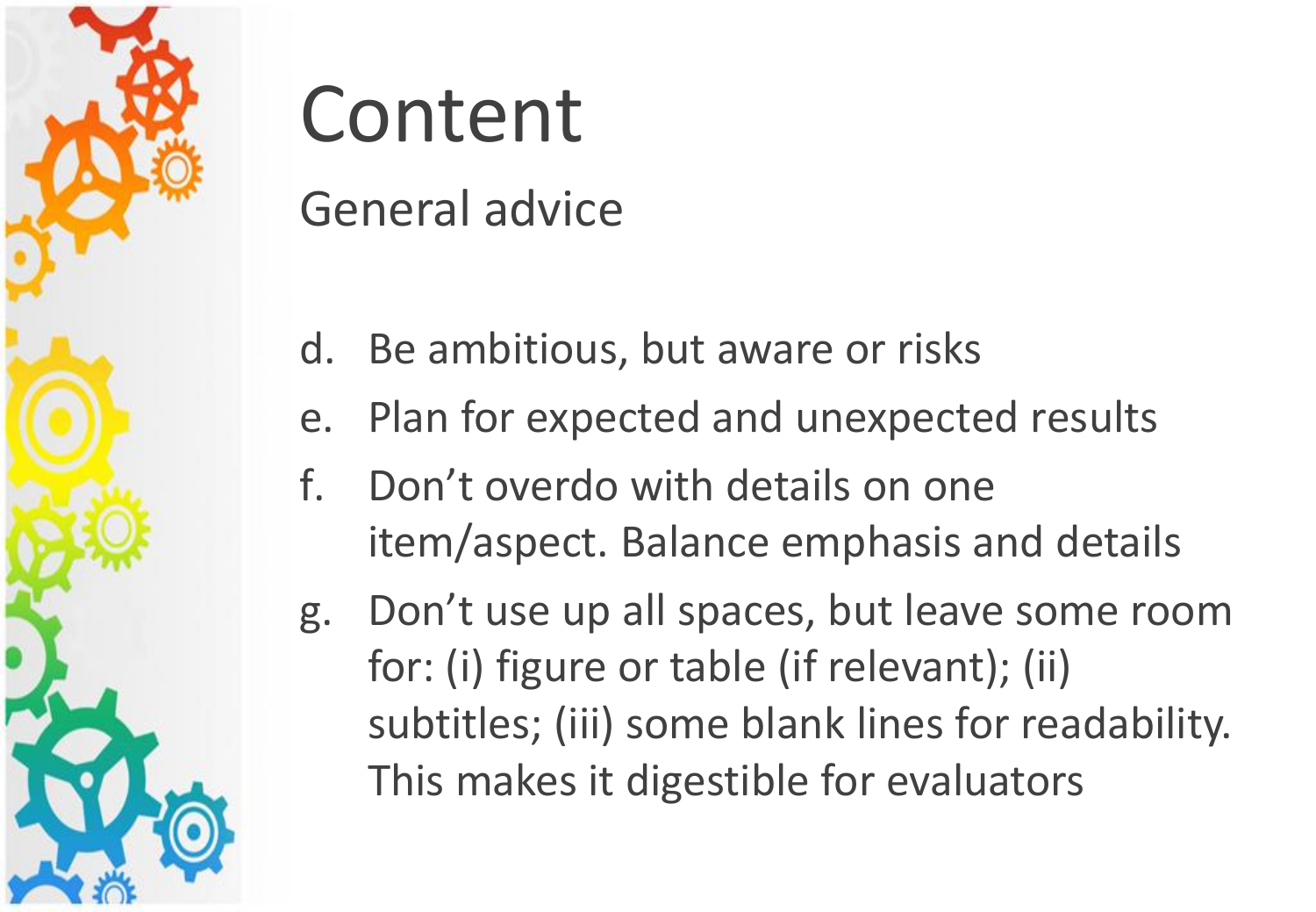

# After the first version

- put it away for a few days, then re-read and edit
- $\blacksquare$  be tough on yourself do not let problems linger and cut away 'fluff'
- have it read by a non-expert colleague
- final version needs to be clear, concrete, consistent, complete and convincing
- did you answer: Why? What? How?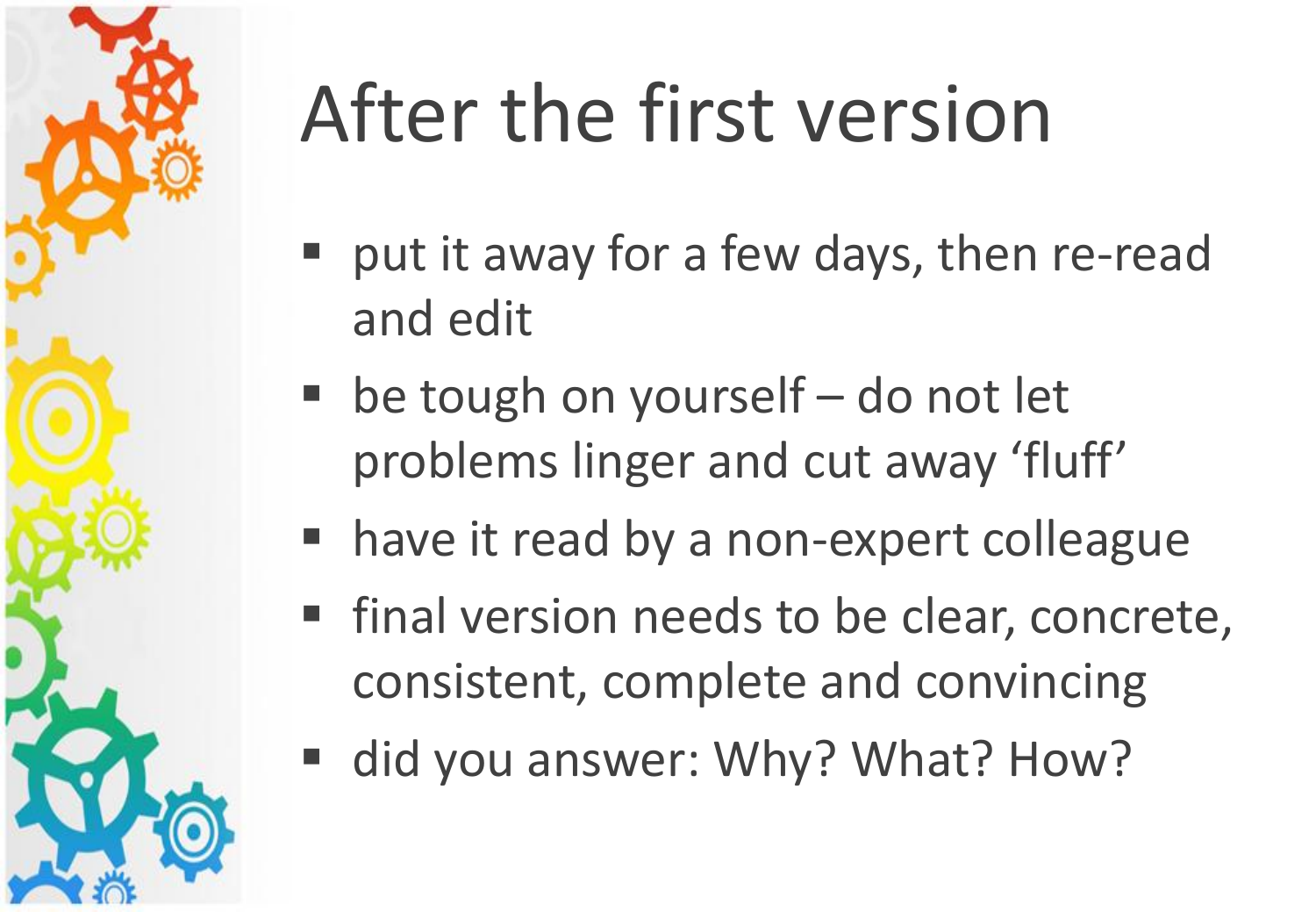

#### Language:

- no emotive language and refrain from clear personal judgements (e.g. "it is extremely important that...")
- tenses: be consistent and aware of subtle changes in message if the tense is changed (future vs. present tense)
- active or passive; I or we: be consistent
- avoid a barrage of acronyms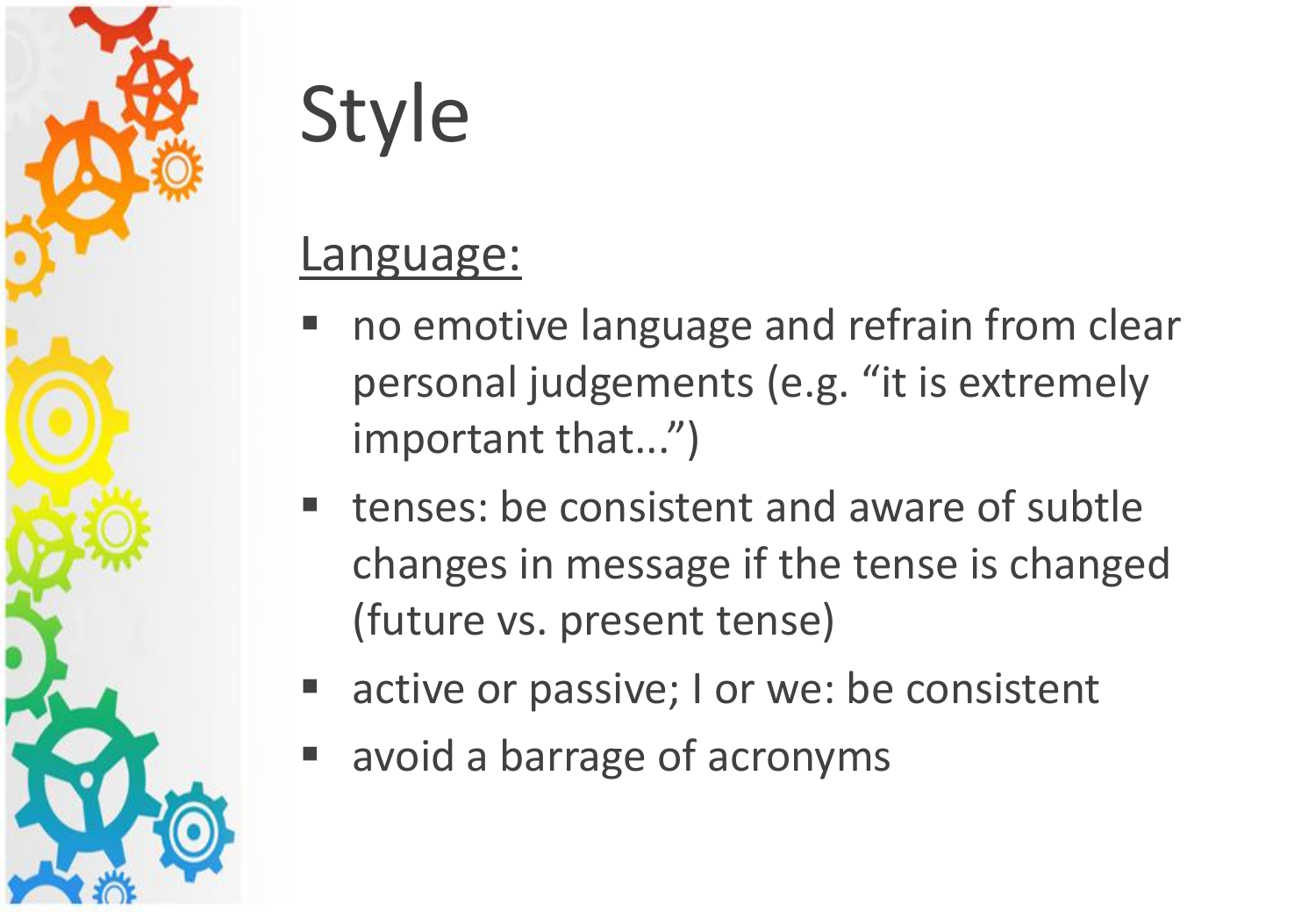

#### Structure: take the reader by the hand

- 1. Avoid 'overcrowding' (!)
- headings
- paragraphs
- relevant tables and figures
- underlining or bolding (caution!)

 $\rightarrow$  this helps to get the message across also visually (digestible)

 $\rightarrow$  text boxes can do a very good job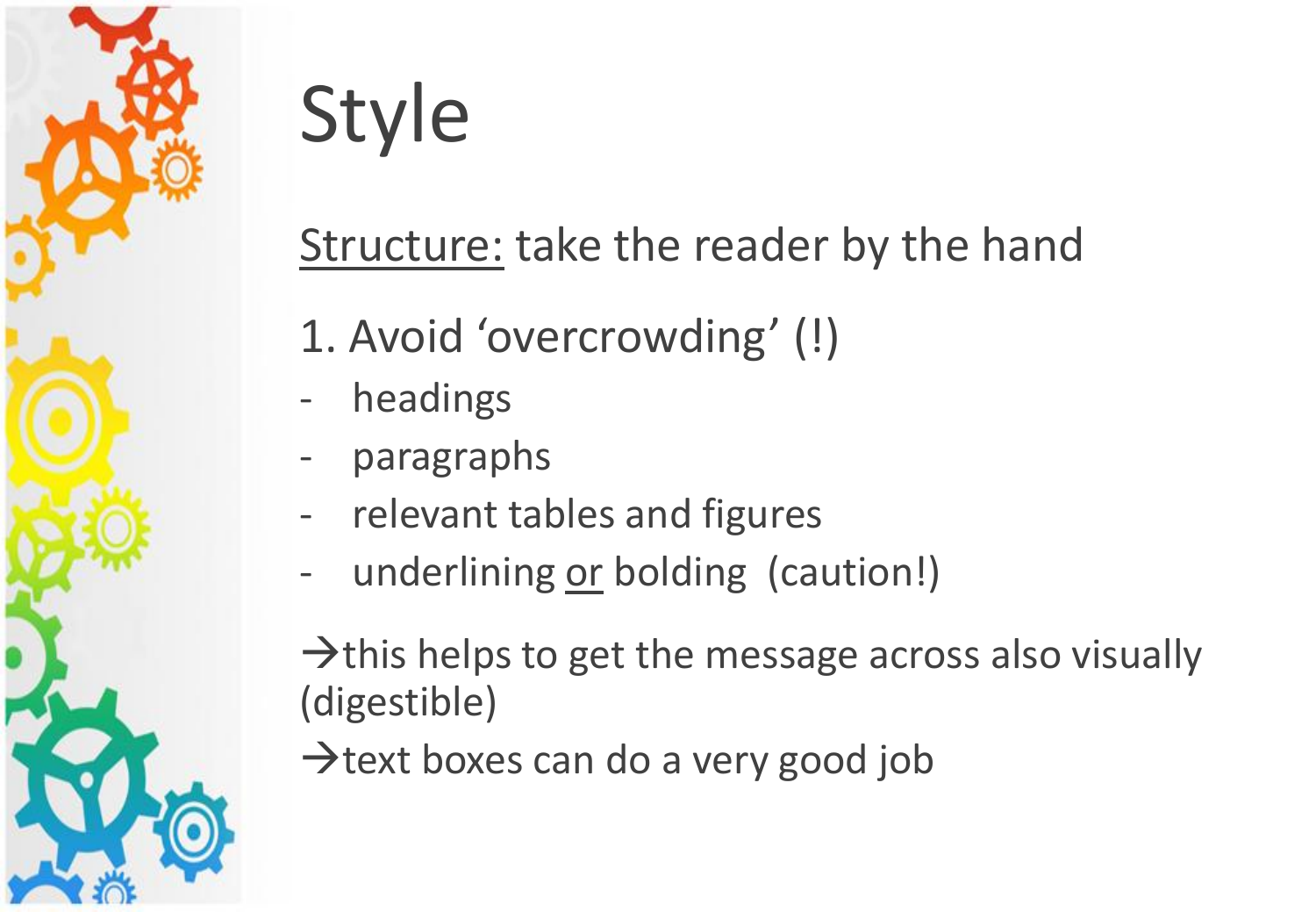

#### Structure:

- 2. Word/space limit is not an expectation
- cf. removing 'fluff'
- evaluators have time constraints and do not like unnecessary or duplicate texts
- shorten references for more content/word

3. Beginning and end should be especially strong  $\rightarrow$  link the two if possible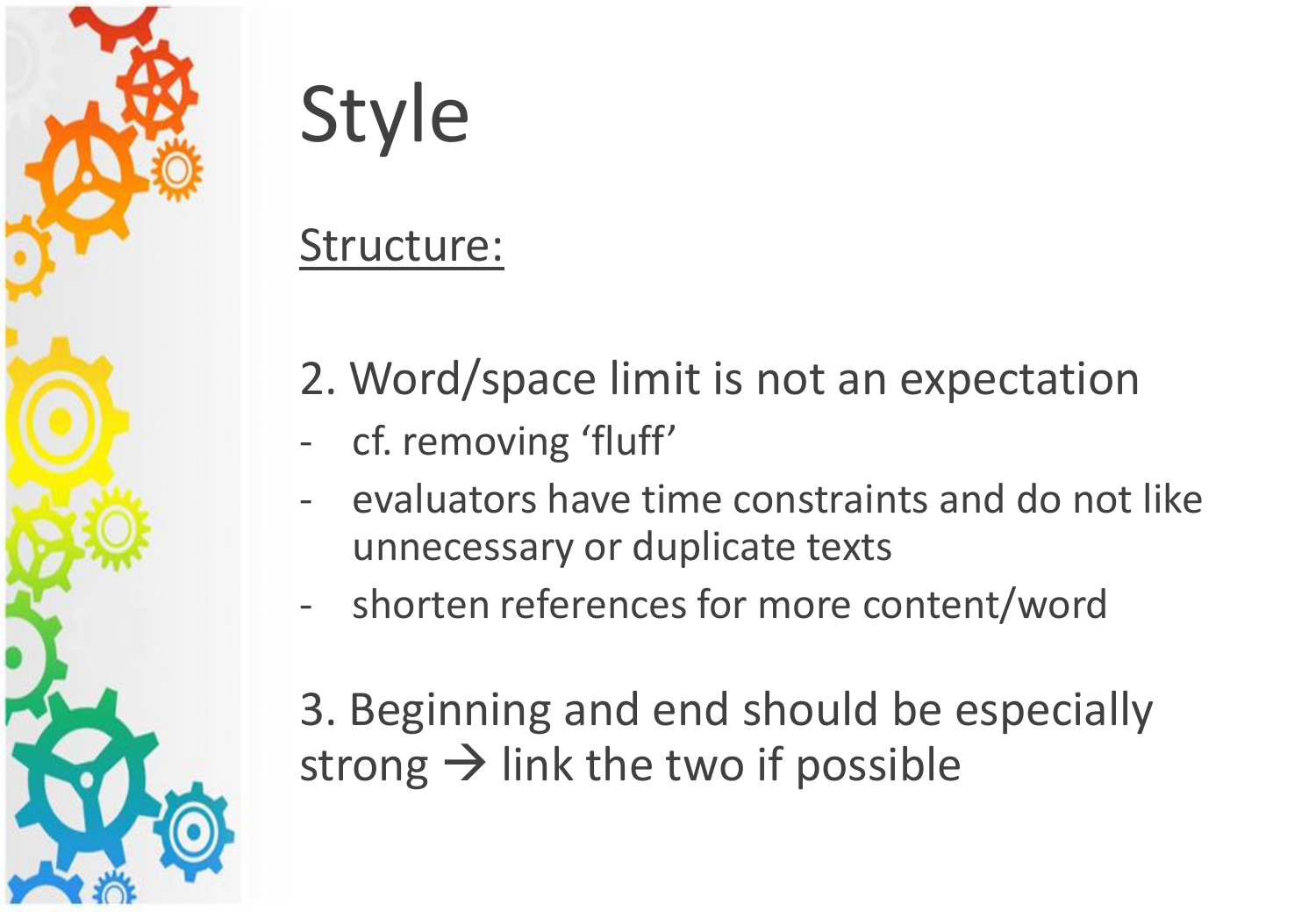#### Finances: prepare a budget

- be sensible: no decimals or single euro's (15,400 EUR or 15.4 k€)
- financing bodies often give you less than you asked  $\rightarrow$  round to higher number and always ask a bit more than you really need (but keep it realistic)
- keep the budget table simple and clear
- concentrate on efficiency (more with less)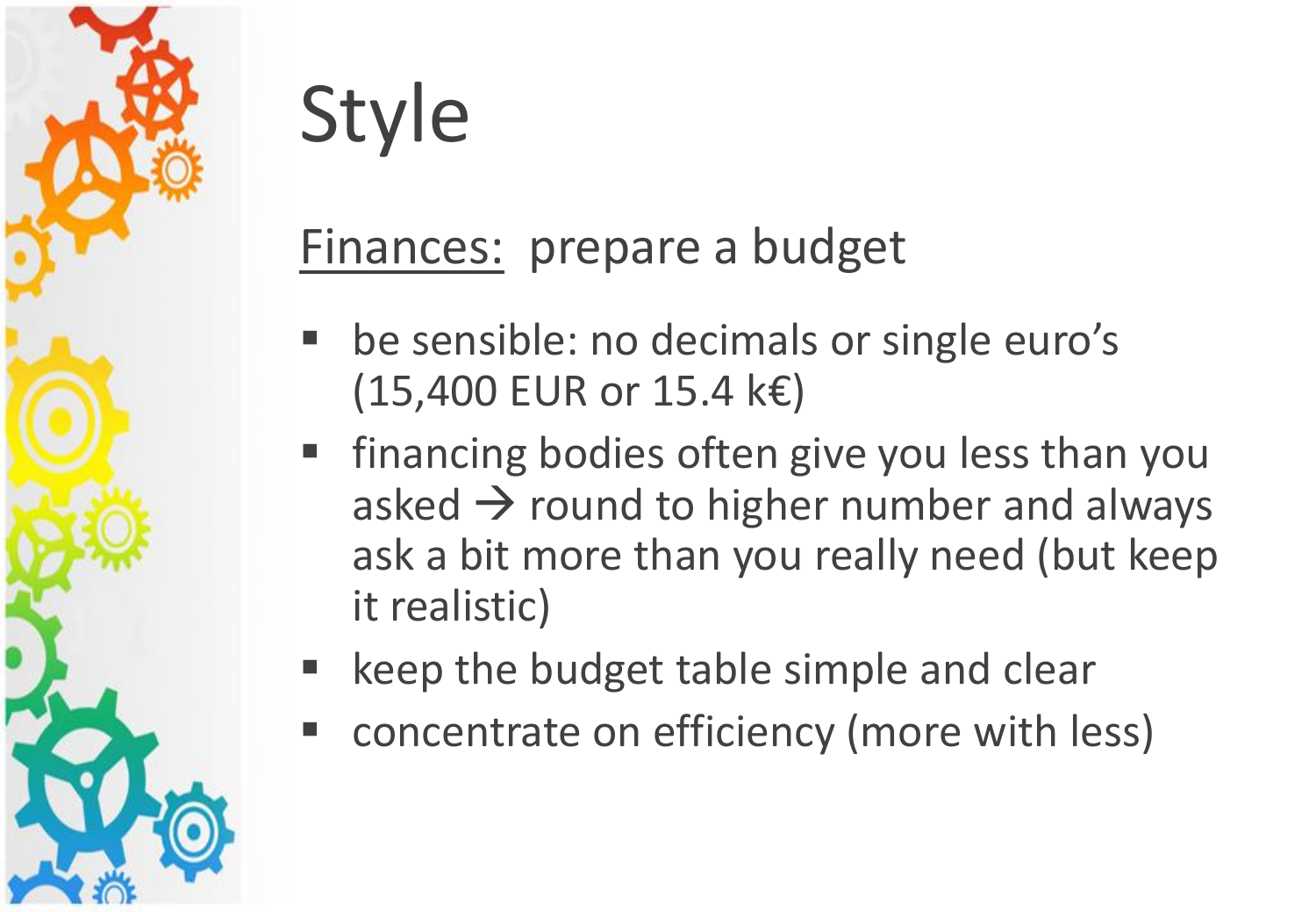# Your personal file

- Do not downplay your own achievements it is OK to brag a bit (others will do the same)
- Use weaknesses as opportunity (e.g. Marie Curie)  $\rightarrow$  career building
- $\blacksquare$  Explain why:
	- your scientific background is fitting
	- your potential is top notch
	- you are the right person for the job
	- you benefit from the project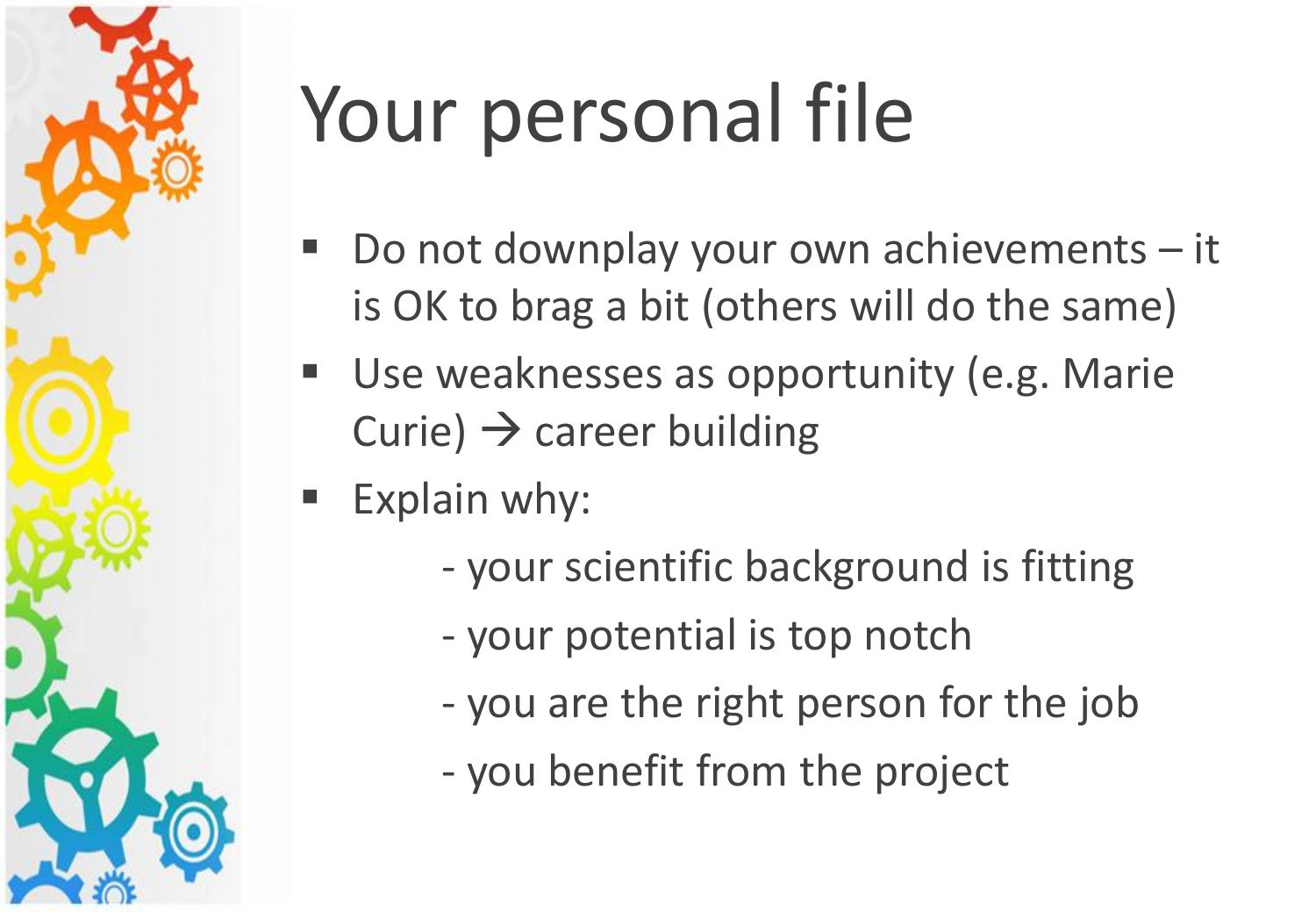# EC related proposals

- Refer to current or recent EC directives or policy documents (Communication or Bulletin of the European Commission)
- Refer to related EC projects (current or recent past) on similar topic
- Refer to currently supported EC initiatives (projects, networks, research initiatives, .....)
- Think about relevance (socio-economic or industrial), potential applications for EC or EU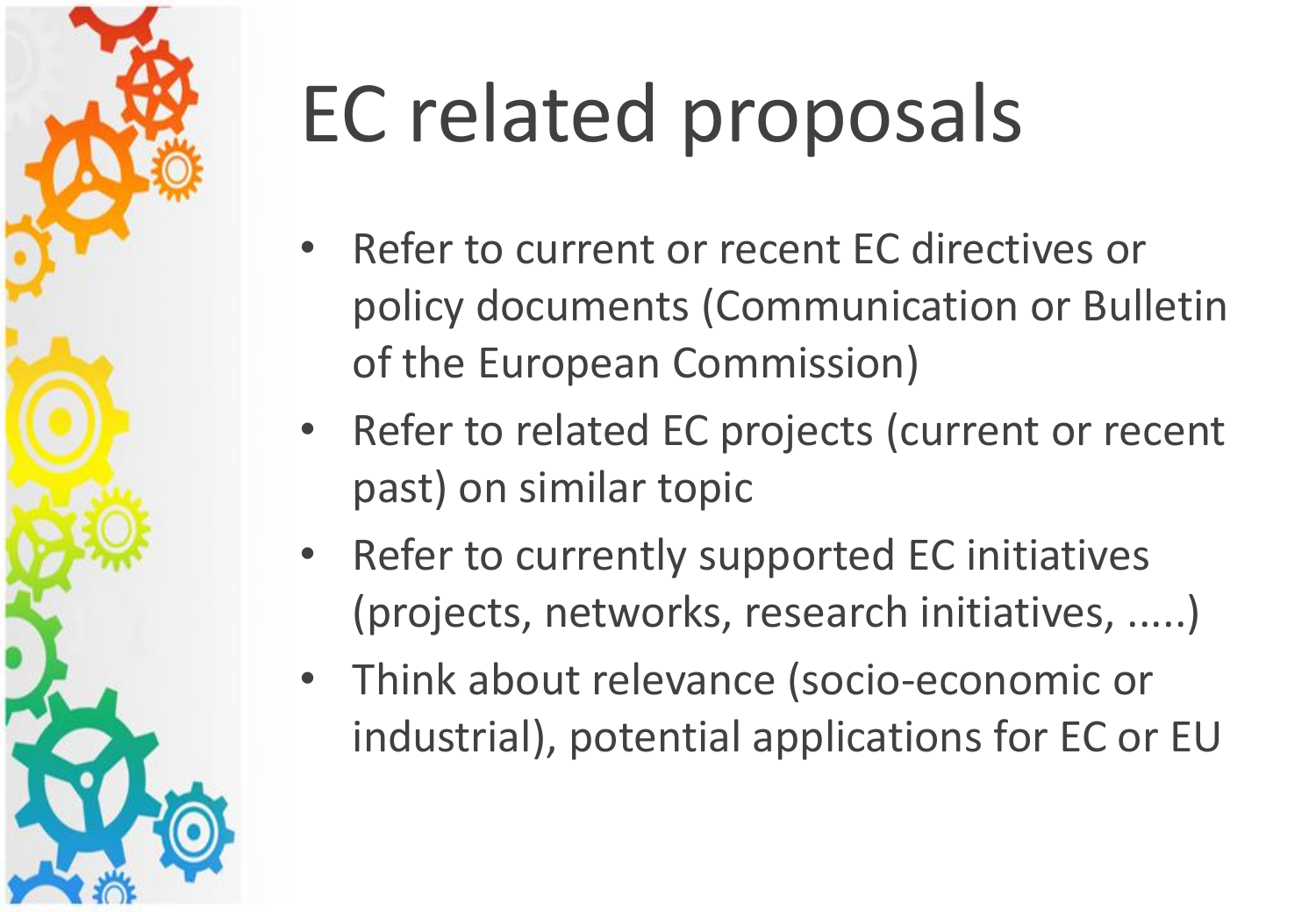## Ethics issues

#### 1. HUMAN EMBRYOS/FOETUSES

- Does your research involve Human Embryonic Stem Cells (hESCs)?
- Does your research involve the use of human embryos?
- Does your research involve the use of human foetal tissues / cells?

#### 2. HUMANS

- Does your research involve human participants?
- Does your research involve physical interventions on the study participants?

#### 3. HUMAN CELLS / TISSUES

• Does your research involve human cells or tissues (other than from Human Embryos/ Foetuses, i.e. section 1)?

#### 4. PERSONAL DATA

- Does your research involve personal data collection and/or processing?
- Does your research involve further processing of previously collected personal data (secondary use)?

#### 5. ANIMALS

• Does your research involve animals?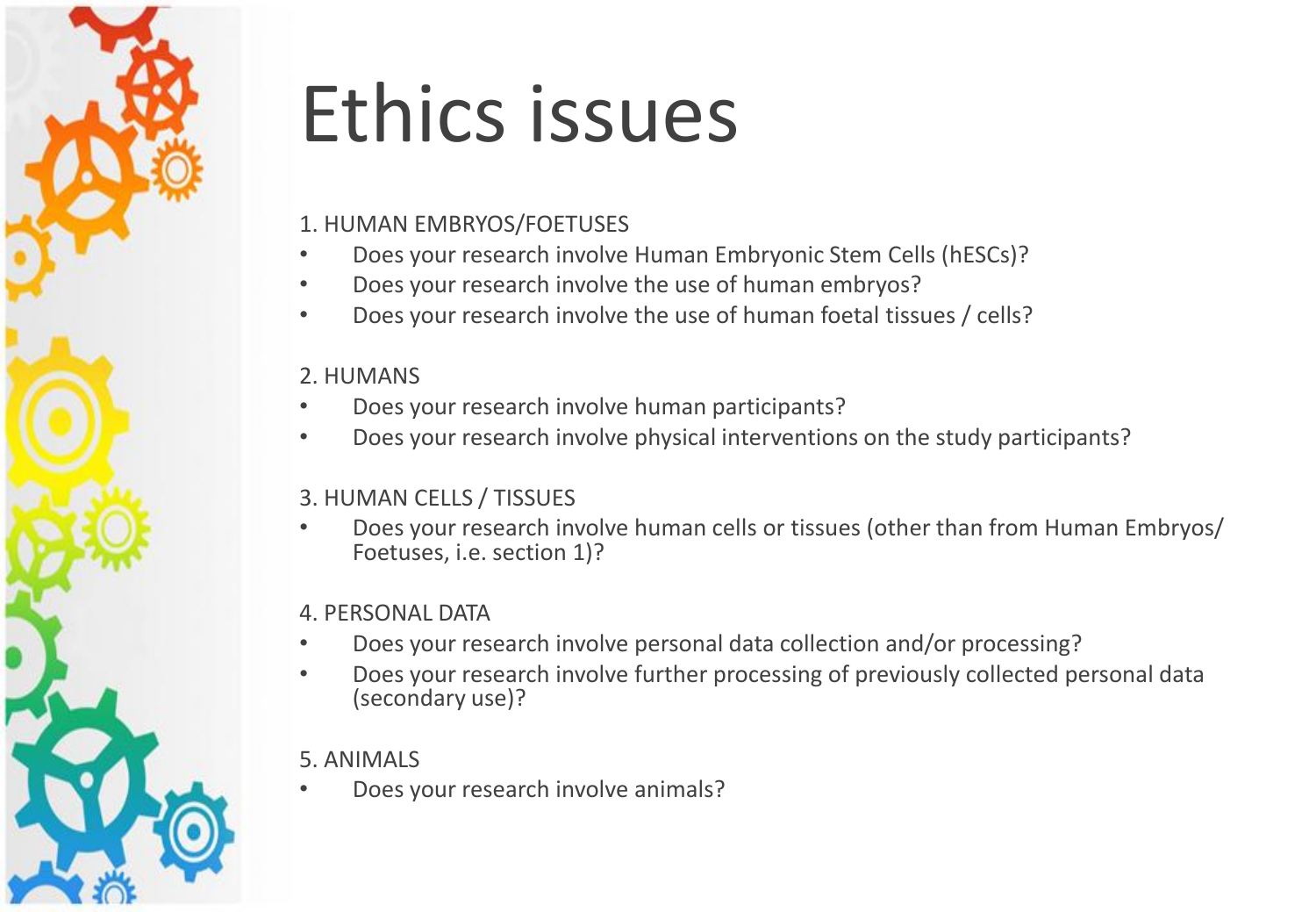# Ethics issues (ctd.)

6. THIRD COUNTRIES

- In case non-EU countries are involved, do the research related activities undertaken in these countries raise potential ethics issues?
- Do you plan to use local resources (e.g. animal and/or human tissue samples, genetic material, live animals, human remains, materials of historical value, endangered fauna or flora samples, etc.)?
- Do you plan to import any material from non-EU countries into the EU? *For data imports, please fill in also section 4. For imports concerning human cells or tissues, fill in also section 3.*
- Do you plan to export any material from the EU to non-EU countries? *For data exports, please fill in also section 4. For exports concerning human cells or tissues, fill in also section 3.*
- If your research involves low and/or lower middle income countries, are benefits-sharing measures foreseen?
- Could the situation in the country put the individuals taking part in the research at risk?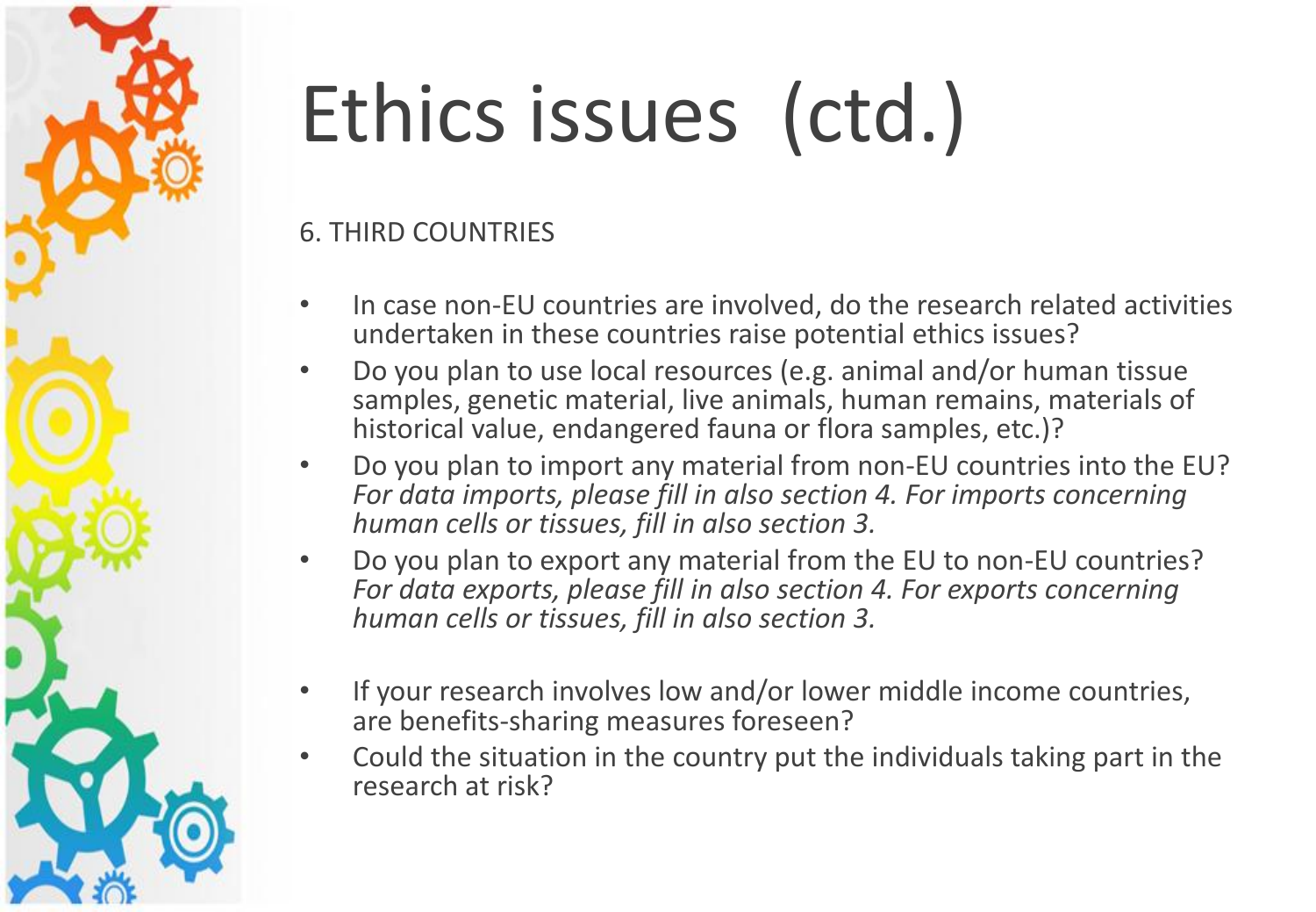# Ethics issues (ctd.)

#### 7. ENVIRONMENT & HEALTH and SAFETY

See legal references at the end of the section

- Does your research involve the use of elements that may cause harm to the environment, to animals or plants? *For research involving animal experiments, please fill in also section 5.*
- Does your research deal with endangered fauna and/or flora and/or protected areas?
- Does your research involve the use of elements that may cause harm to humans, including research staff? *For research involving human participants, please fill in also section 2.*

#### 8. DUAL USE

• Does your research have the potential for military applications?

#### 9. MISUSE

• Does your research have the potential for malevolent/criminal/terrorist abuse?

#### 10. OTHER ETHICS ISSUES

• Are there any other ethics issues that should be taken into consideration? Please specify .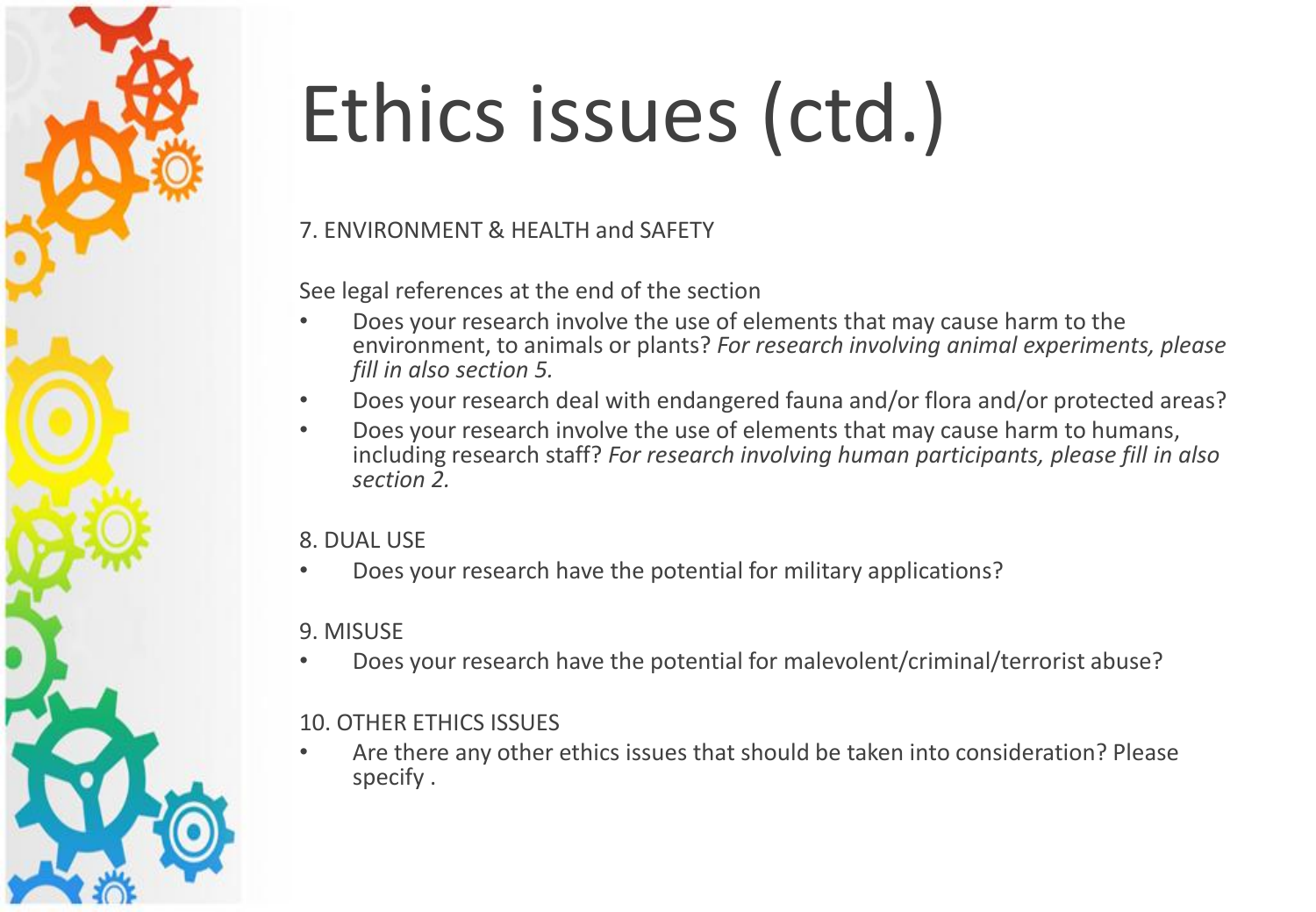

# Final recommendations

- avoid being too dependent on others as it brings inherent risks - being pro-active is positive (you will take care of it)
- **Exercise stress the added value**
- **do not forget the public at large** (website, press releases, events,...)
- **F** follow instructions, but add personal touch if possible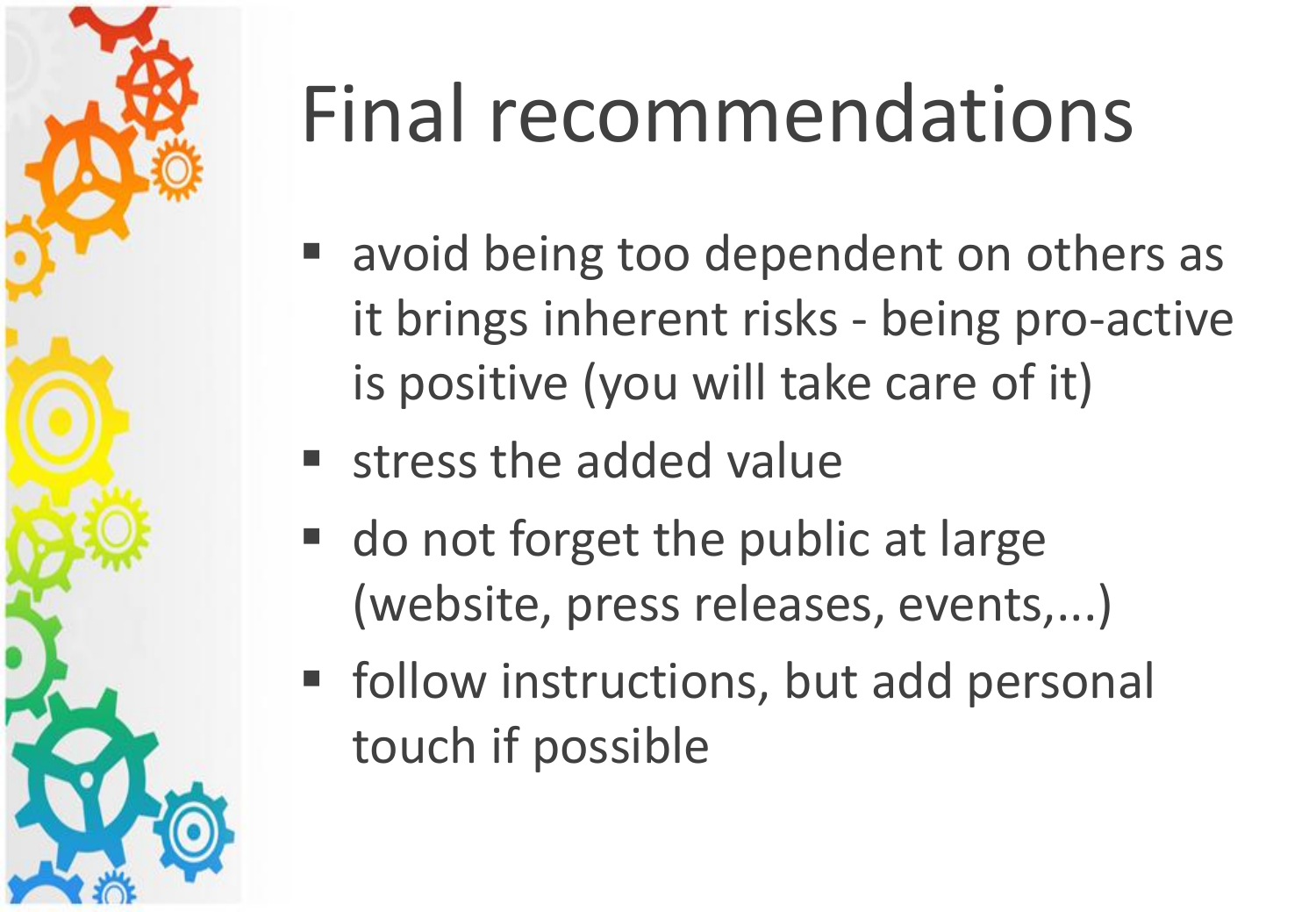# Final recommendations

- Mentoring by senior colleagues
- Attend training courses or information sessions (by funding agency or science foundation)
- **Example 2 Learning by doing (not all project** proposals are successful)
- The three R's: Rethink, Revise, and Resubmit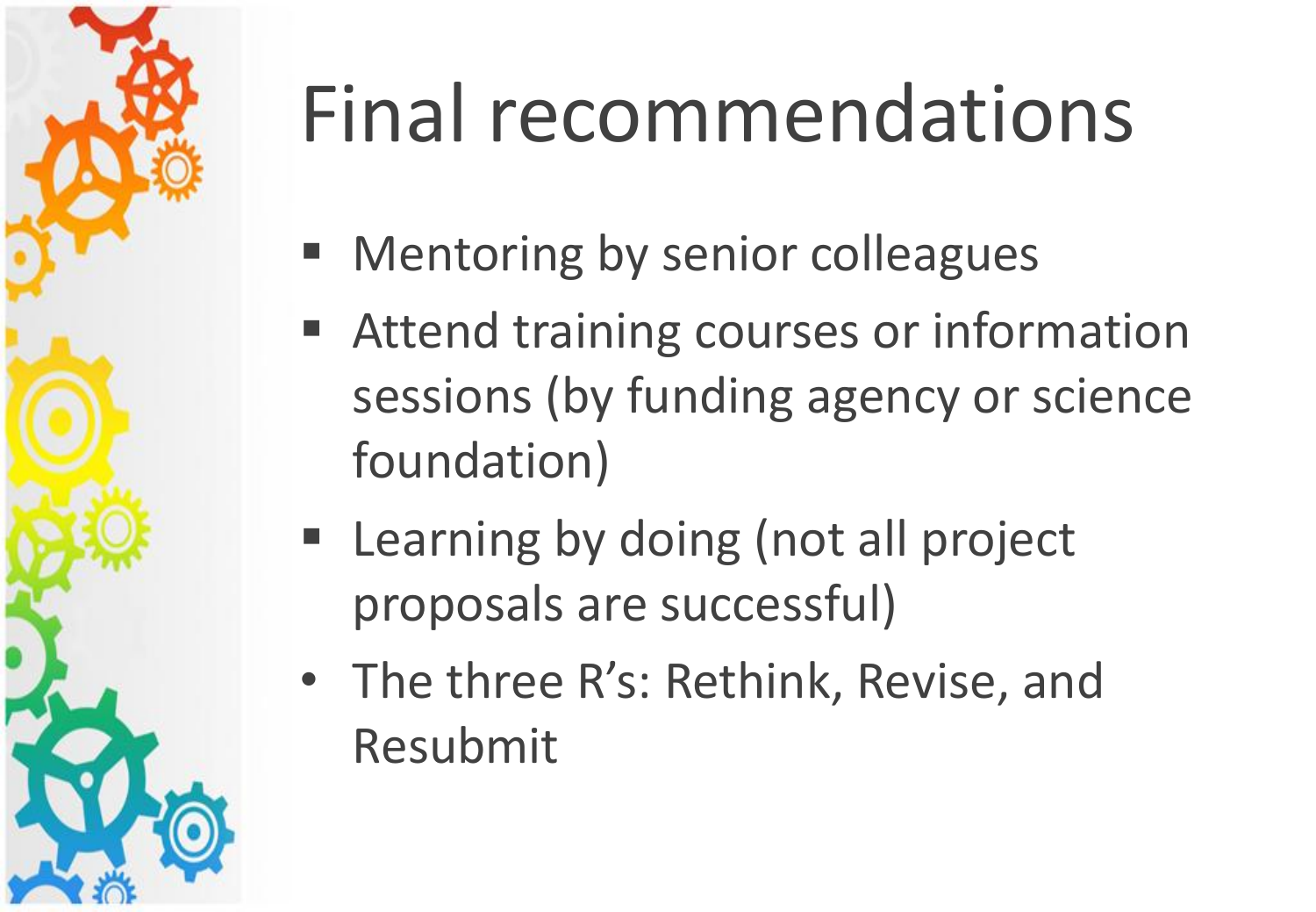

## Some practical excercises

- $\checkmark$  Bring own project proposal
- $\checkmark$  Several short exercises to come